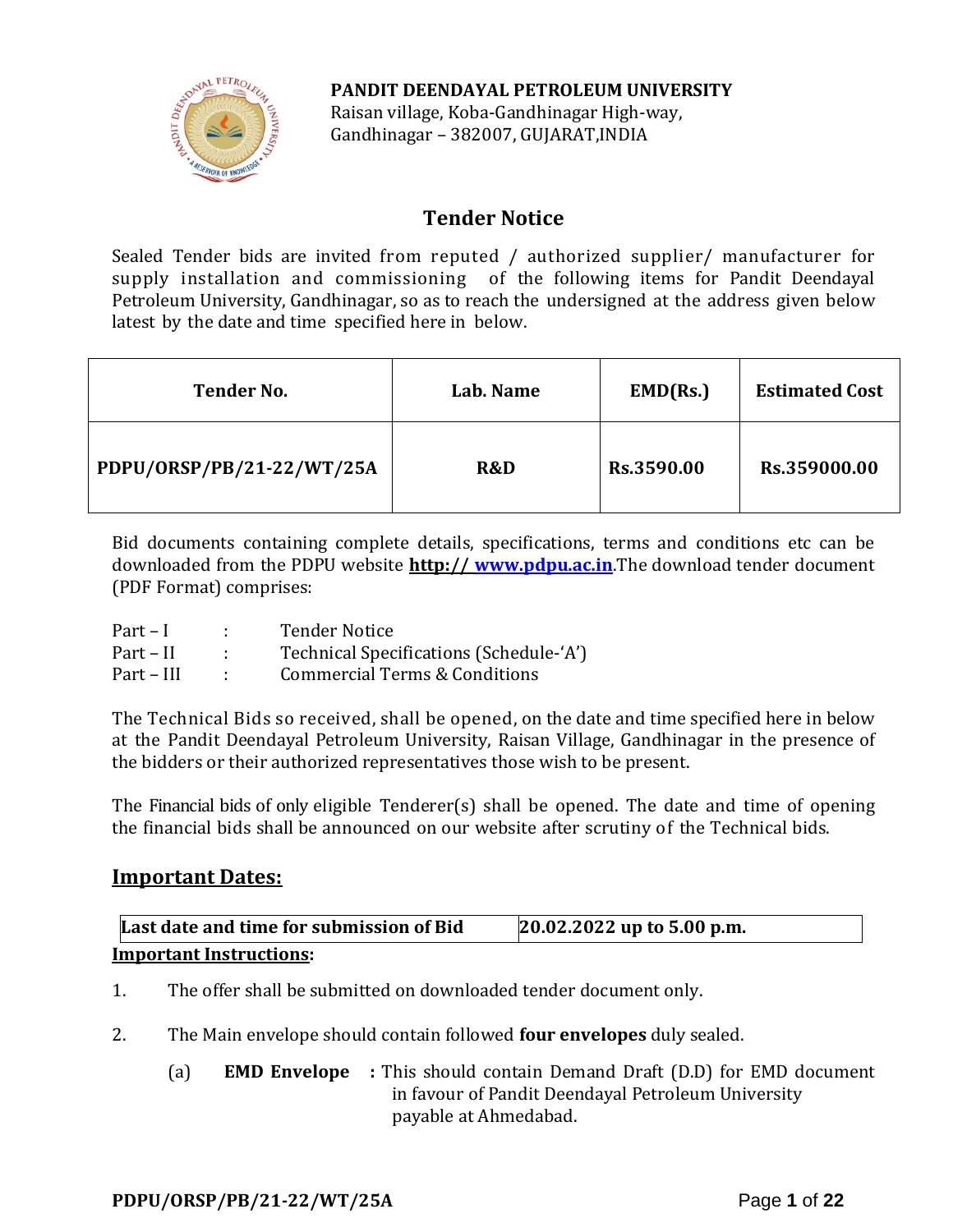- (b) **Technical Bid :** Schedule- 'A'
- (c) **General Commercial Terms & Conditions**
- (d) **Price Bid :** (Schedule 'B') should contain only Price Bid.

All the four envelopes should be super scribed with tender No., date of opening and Name of the bidder.

- 3. Offer without EMD is liable to be rejected forthwith.
- 4. The Tender, duly completed, should be sent by RPAD or Speed Post or Courier Service (Hand Delivery is not acceptable) so as to reach latest by the date and time specified here in above. Tender received after the due date and time is liable for rejection irrespective of delay due to postal service or any other reasons.
- 5. Any technical query, information clarification pertaining to this tender may be referred to Dr. Niragi dave E Mail: [niragi.dave@sot.pdpu.ac.in](mailto:niragi.dave@sot.pdpu.ac.in) or [purchase@pdpu.ac.in](mailto:purchase@pdpu.ac.in)
- 6. Please mentioned the Equipment name on the Main Envelope.

### **PDPU reserves right to reject any OR all tenders without assigning any reason.**

**Sd/-**

**Registrar Pandit Deendayal Petroleum University** Raisan village, Koba-Gandhinagar High-way, Gandhinagar – 382007, GUJARAT,INDIA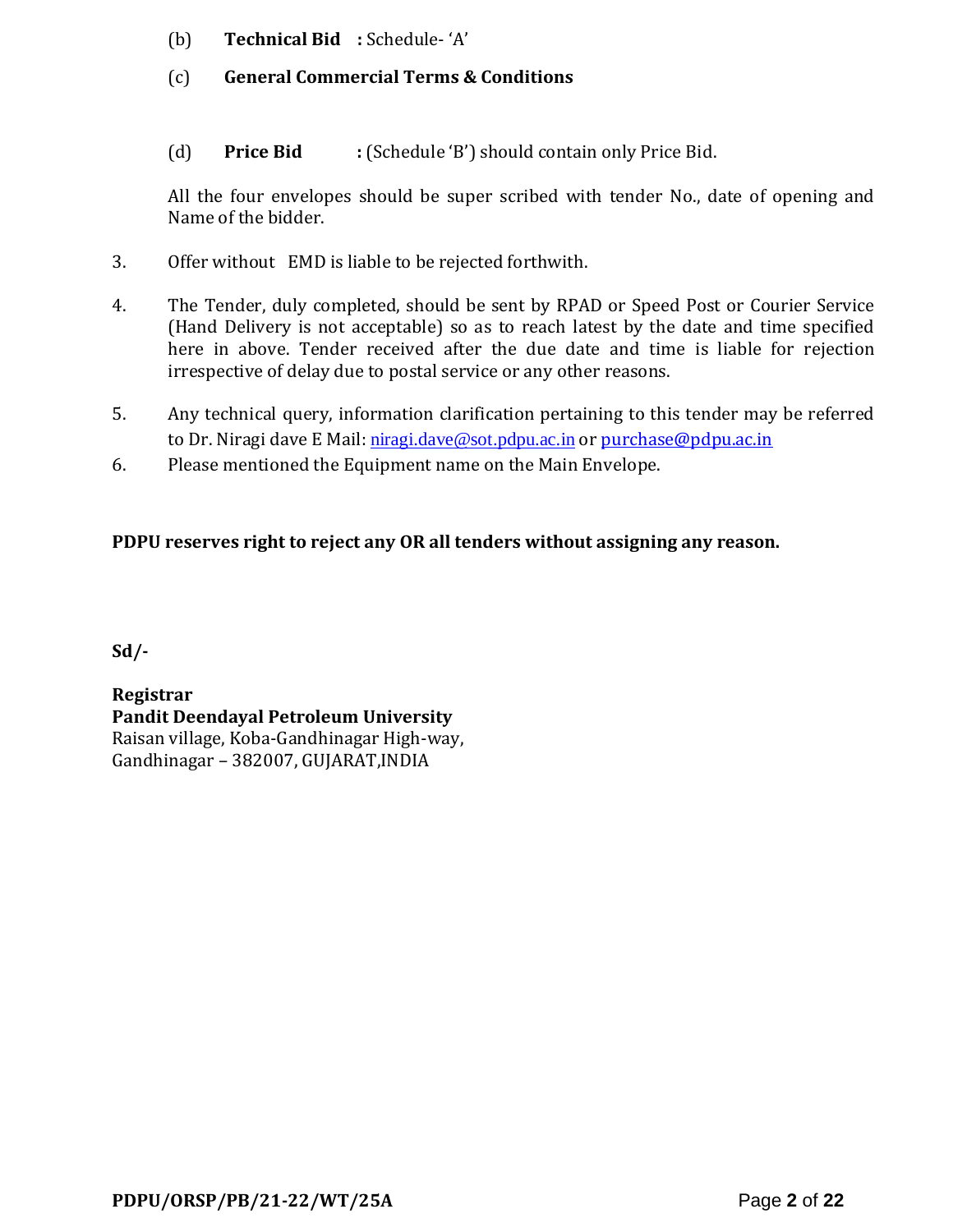### **PART-II**

#### **SCHEDULE-'A' DETAILS TECHNICAL SPECIFICATION FOR RAPID CHLORIDE PERMEABILITY TEST APPARATUS**

|              |                                                         | AIIANA I UJ                                                                                                                                                                                                                                                                                                                                                                                                                                                                                                                                                                                  |   |
|--------------|---------------------------------------------------------|----------------------------------------------------------------------------------------------------------------------------------------------------------------------------------------------------------------------------------------------------------------------------------------------------------------------------------------------------------------------------------------------------------------------------------------------------------------------------------------------------------------------------------------------------------------------------------------------|---|
| Sr.          | Name of the                                             | <b>Technical Specification</b>                                                                                                                                                                                                                                                                                                                                                                                                                                                                                                                                                               |   |
| No.          | Equipment                                               |                                                                                                                                                                                                                                                                                                                                                                                                                                                                                                                                                                                              |   |
|              |                                                         | Standard - ASTM C 1202; ASTM C 1760                                                                                                                                                                                                                                                                                                                                                                                                                                                                                                                                                          |   |
| $\mathbf{1}$ | <b>RAPID</b><br><b>CHLORIDE</b>                         | UTC-1200 and UTC-1201 Rapid Chloride Permeability Test Equipment<br>(RCPT) are used for evaluation the resistance of a concrete sample to the<br>penetration of chloride ions. Test is performed by placing a 100 mm diameter<br>concrete cylinder into the sample cells that contain 3.0 % salt solution and<br>0.3 N sodium hydroxide solution. A voltage of 60 V DC is maintained across<br>the ends of the sample throughout the test and the charge that passes through<br>the sample is recorded. Based on the charge, a qualitative rating can be made<br>of concrete's permeability. | 1 |
|              | <b>PERMEABILI</b><br><b>TY TEST</b><br><b>APPARATUS</b> | UTC-1200 and UTC-1201 contain four cells, four PT-100 sensors for<br>temperature monitoring during the test. U test provides two types of sample<br>cells for RCPT. UTC-1220 has additional cooling fins and can be used when<br>the temperature should be kept constant. Each of UTC-210 and UTC-1220<br>RCPT Cells include a spacer disks and a rubber gasket.                                                                                                                                                                                                                             |   |
|              |                                                         | UTC-1205 RCPT Measurement Unit has 4 measurement channels, 190 x 64<br>resolution LCD screen, 60 $\pm$ 0.1 V application voltage, 0 – 400 $\pm$ 0.1 mA<br>measurement range. Supplied complete with a power cord. Temperature and<br>current measurements on each of the four cells is displayed on the unit.                                                                                                                                                                                                                                                                                |   |
|              |                                                         | USOFT-1200 Utest Software for RCPT tests. Using USOFT-1200<br>temperature and current measurements on each of the four cells can be<br>displayed and final charge passed (Q) should be reported as excel and pdf.                                                                                                                                                                                                                                                                                                                                                                            |   |
|              |                                                         | To proper the specimens for the test, vacuum pycnometer (UTAS-0094),<br>vacuum pump, vacuum gauge (UTGE-3552), 2 pcs. Filter flask (UTGG-<br>2015) with rubber stopper (UTGP-1215) or air drying unit / water trap<br>(UTGE-3570) should be ordered separately.                                                                                                                                                                                                                                                                                                                              |   |
|              |                                                         | UTGE-3530 Vacuum Pump is supplied with 3m plastic tube ( $\emptyset$ 8mm OD)<br>and an oto-nipple.                                                                                                                                                                                                                                                                                                                                                                                                                                                                                           |   |
|              |                                                         | UTGE-3552 Vacuum Gauge, Analog, Scale Range (-100/0 kPa), Accuracy<br>(1.0 % of scale range), 1 kPa graduated, Ø63mm. Supplied with a valve, 4-<br>way dispenser, muffler, an oto-nipple and rack.                                                                                                                                                                                                                                                                                                                                                                                           |   |
|              |                                                         | UTC-1200 Rapid Chloride Permeability Test Equipment complete with;                                                                                                                                                                                                                                                                                                                                                                                                                                                                                                                           |   |
|              |                                                         | <b>RCPT</b> Measurement Unit with a power cord<br>4 pcs. RCPT cells (UTC-1210 or UTC-1220 acc. to the order)<br>4 pcs. temperature sensors<br>4 pair Black&Red cables<br>USB cable for connection PC<br>USOFT-1200 software for RCPT testing                                                                                                                                                                                                                                                                                                                                                 |   |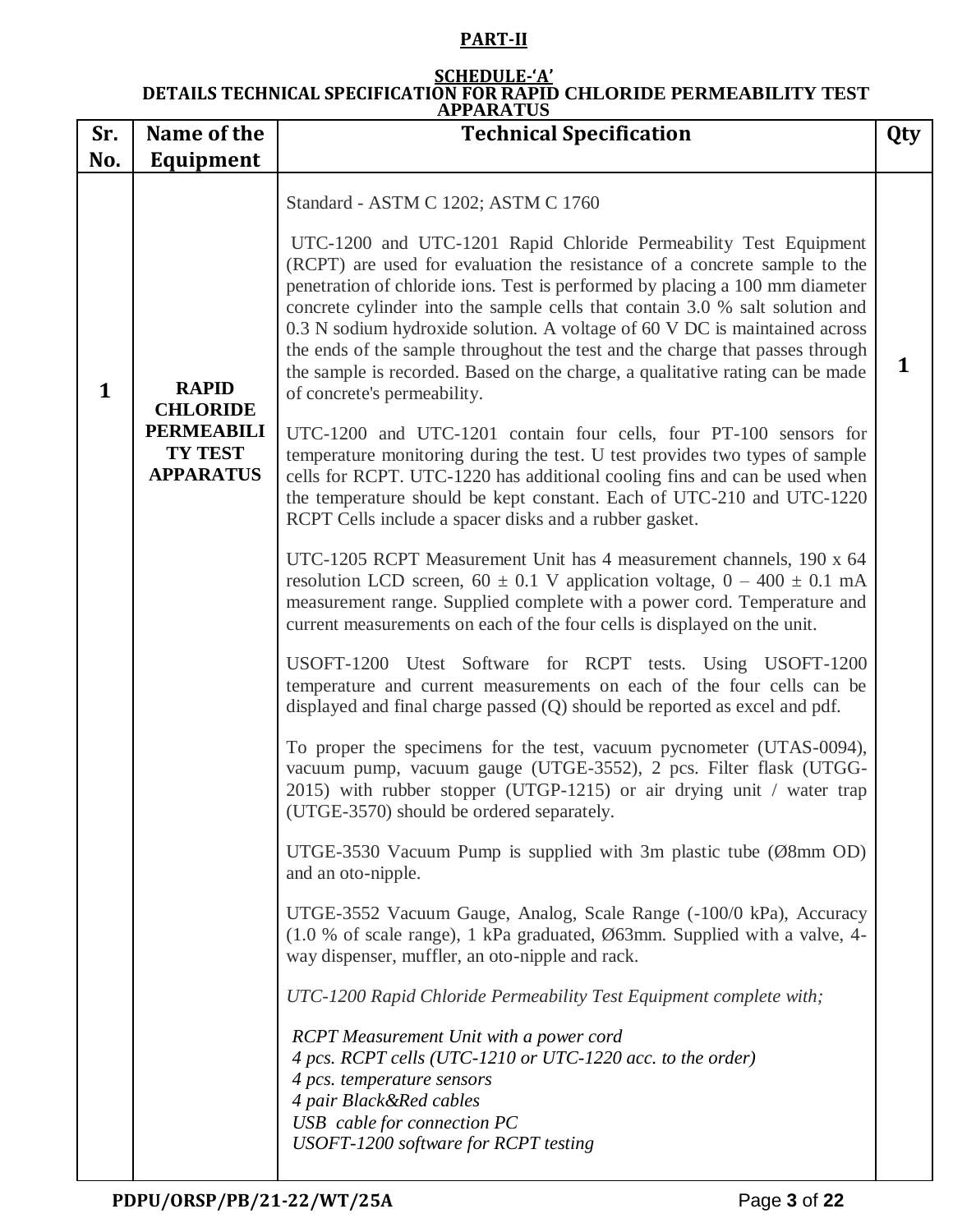#### **PART-III**

#### **GENERAL COMMERCIAL TERMS AND CONDITIONS**

#### **DEFINATIONS:**

- Tenderer/Supplier/Bidder: These terms are synonym and mean the firm who intends or who has submitted offer in response to this tender.
- Tender / Bid Document: means this tender document.
- PDPU: Pandit Deendayal Petroleum University having it office at Raisan Village, Gandhinagar-382007 and includes it's successors and assignee.
- **1**1. The tenderer should thoroughly read all the clauses of the tender document before submitting the duly filled in Tender.

Tenderer shall place the following **ANNEXURES as FIRST EIGHT pages** of their Technical Bid in the following sequence.

| <b>FIRST PAGE</b>   | <b>ANNEXURE-1</b>   |
|---------------------|---------------------|
| <b>SECOND PAGE</b>  | <b>ANNEXURE - 2</b> |
| THIRD PAGE          | <b>ANNEXURE - 3</b> |
| <b>FOURTH PAGE</b>  | <b>ANNEXURE - 4</b> |
| <b>FIFTH PAGE</b>   | <b>ANNEXURE - 5</b> |
| <b>SIXTH PAGE</b>   | <b>ANNEXURE - 6</b> |
| <b>SEVENTH PAGE</b> | <b>ANNEXURE - 7</b> |
| <b>EIGHTH PAGE</b>  | <b>ANNEXURE - 8</b> |

# **2 SUBMISSION OF BID DOCUMENT:**

PDPU follows two bid systems. Tenderer shall submit two separate bids viz.

- a) Techno Commercial Bid (Technical Bid) **and**
- b) Price Bid as under.

#### **(a) Technical Bid: This shall be in sealed envelope. It shall be super scribed**

**Technical Bid: Tender No. Name of Bidder:**

#### **It shall contain the following**

(i) six pages as mentioned in condition 1 above and

#### **TENDERERS SHOULD FURNISH THE FOLLOWING DETAILS:**

[1] Technical Specifications(Part-II) and General Term & Conditions(Part –III) of Tender Document Duly Sign on each page by Authorized Signatory as token of his acceptance.

[2] Audited Accounts of last three years of the firm.

[3] Performance reports if any.

- [4] Consent letter from their principals to manufacture such items.
- [5] All the testing equipment MUST have been calibrated up to date.
- [6] List of customers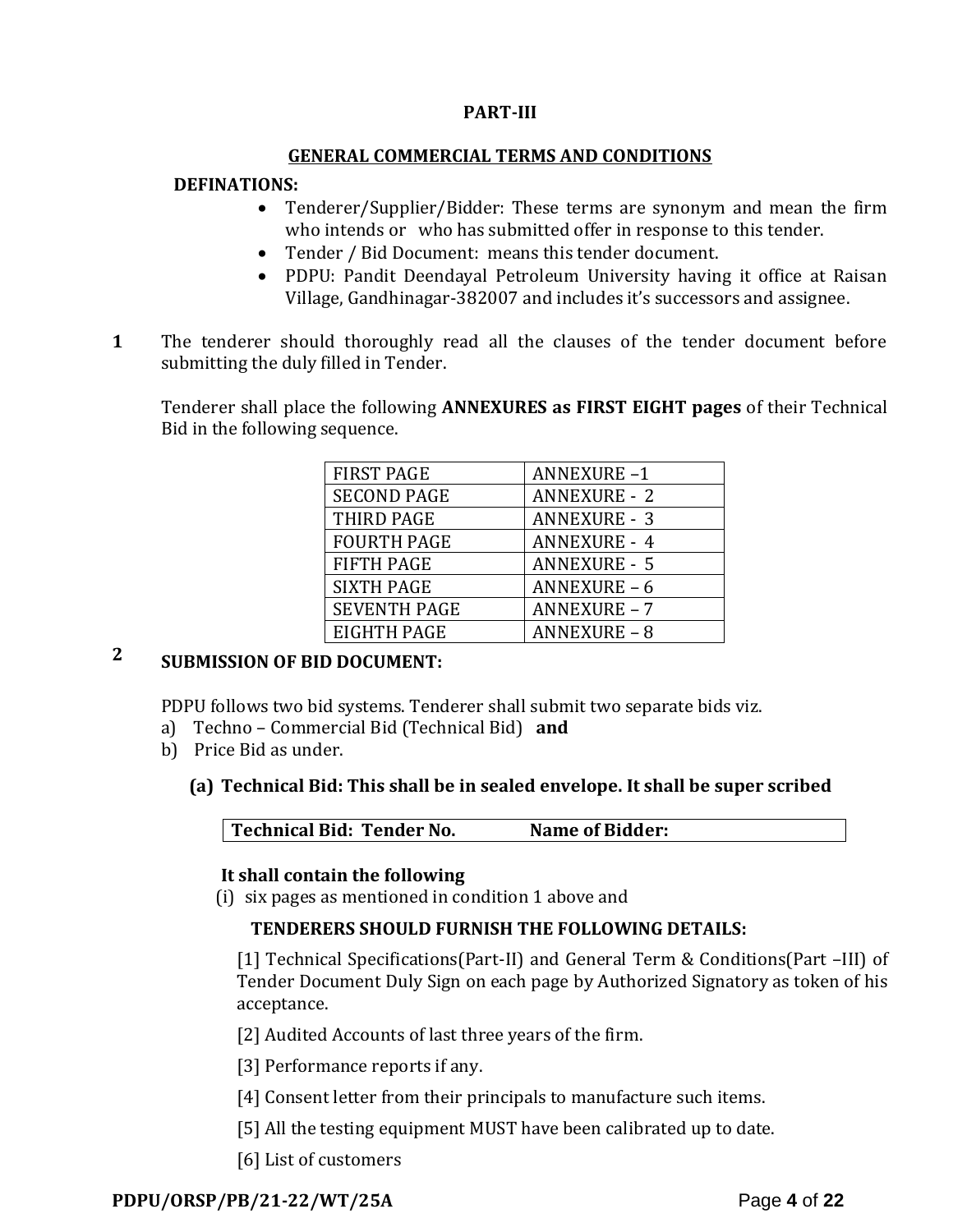(ii) All the information and supporting documents for (i) above

(iii) Details, Documents, Literature, certificates etc. for the equipment / Material offered.

### **(b)Price Bid: This shall be in sealed envelope.**

It shall contain offer price in the form specified in the tender document as Schedule- 'B'. The Printed Price list or price in different format will render the offer liable for rejection. **It shall be super –scribed as:**

| Price Bid:<br>Tender No.: | Name of Bidder: |  |
|---------------------------|-----------------|--|
|---------------------------|-----------------|--|

**c) EMD Envelope**: This envelop shall contain the following:

Demand draft or Bank Guarantee, as the case may be, for EMD supporting document, as mentioned hereof, if bidder seeks exemption in EMD **It shall be super – scribed as :**

| <b>EMD Envelop:</b> | Tender No.: | Name of Bidder: |
|---------------------|-------------|-----------------|
|                     |             |                 |

### **d) Main Envelope: This envelope shall contain envelop of Technical bid, envelop of EMD and Price Bid. It shall be super – scribed as :**

| Main Envelop:<br>Tender No.: | Name of Bidder: |
|------------------------------|-----------------|
|------------------------------|-----------------|

The entire bid document (Main envelope mentioned above) should be submitted so as to reach this office not later than 02.00 P.M. on due Date as specified in the tender notice through RPAD / Speed post or Courier only

Incomplete bids and amendments and additions to bids after opening of the bids will be ignored out rightly.

The technical scrutiny committee of PDPU shall evaluate the techno-commercial view of the tender. PDPU reserves the right to open or not to open the price bid of the bidders on the basis of their past performance of their supplied materials.

### **The price bid of those who are techno-commercially acceptable shall only be opened.**

### **3 PRICE EVALUATION:**

Normally no price preference shall be given on any account. All tenders will be evaluated on firm price end-cost basis; The parties however shall give the detailed break-up of the end cost. If PDPU feels that there is lack of serious competition or for any other reasons, PDPU may negotiate with the bidder. PDPU's decision to accept any or all tenders shall be final and binding on all the parties. However, the DG of PDPU or the Authorized committee at its sole discretion reserves the right to negotiate with other tenderer in case the technical specification of some or all products are found to be superior.

#### **4 EARNEST MONEY DEPOSIT: (E.M.D.)**

E.M.D. is payable @1% of the value of the items offered. The EMD is payable by Demand Draft, of any Nationalized Banks, drawn in favor of the PANDIT DEENDAYAL PETROLEUM UNIVERSITY, payable at Ahmedabad. If the amount of EMD is more than Rs. 25000/- the same can be paid by an irrecoverable Bank Guarantee from any nationalized Bank in a standard format prescribed by PDPU (Format given in this tender document).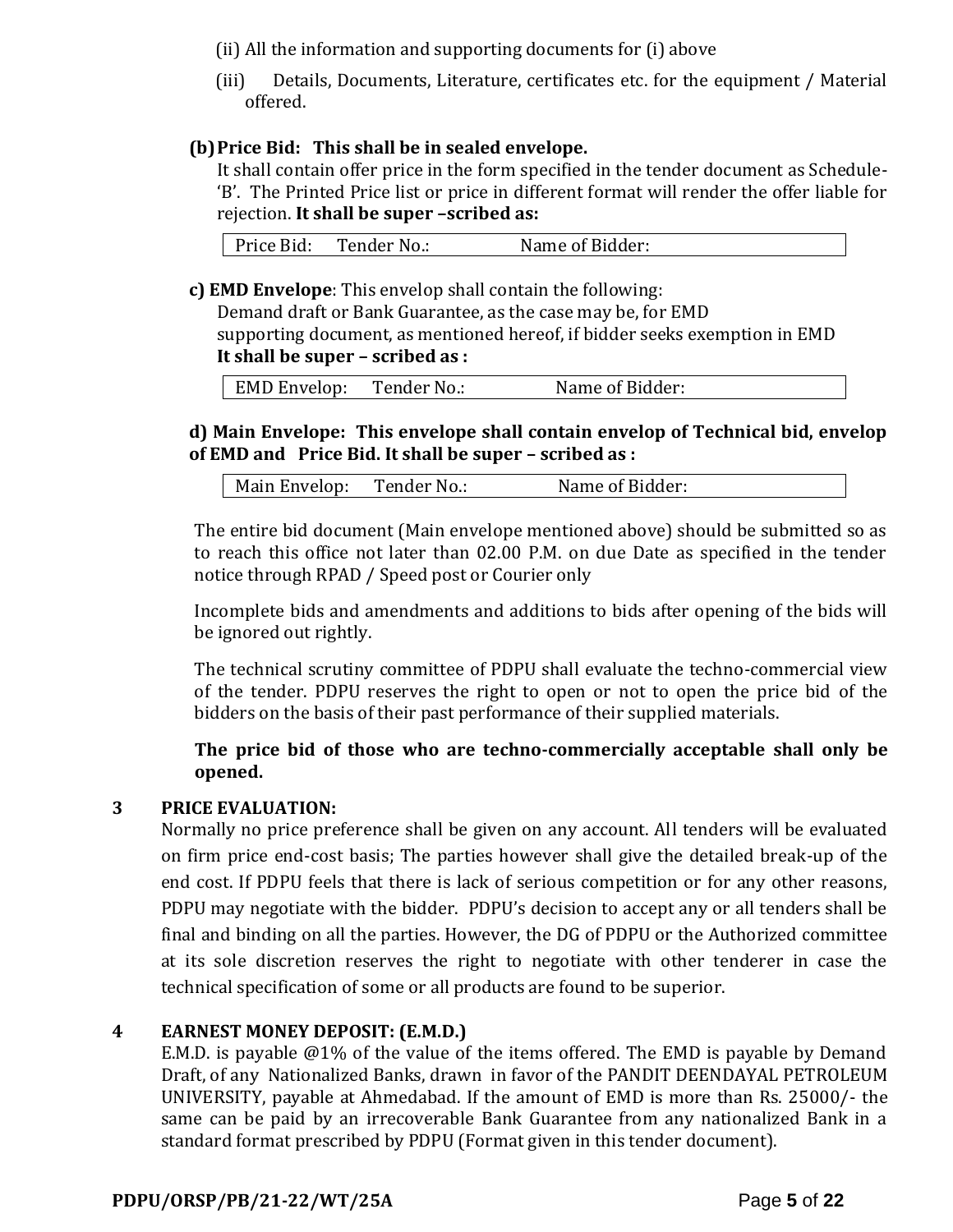#### **5 DELAYED AND LATE TENDERS:**

**No Tender shall be accepted / opened in any case which are received after due date and time of the receipt of tender irrespective of delay due to postal services or any other reasons and PDPU shall not assume any responsibility for late receipt of tender. Any correspondence in this matter will not be entertained.**

### **6 PRICES:**

The details of the price shall be given in Price Bid (Schedule-B) only and nowhere else. Prices quoted shall be FIRM and on F.O.R. Destination basis (i.e. PDPU,Gandhinagar). However, the Tenderer should indicate in the Price Bid, the break-up of Unit F.O.R. Destination Prices with break-up of Unit Ex-works price ,Excise duty, GST, Custom Duty, average freight, packing charges, and Insurance Charges. Tenderer should quote the Freight as well as Insurance Charges both separately as shown in price bid. Please note that payment of excise duty will be made only on Ex-Work prices. Also, please mention rate of Excise duty. If this is not specifically mentioned then PDPU will have the option to take the prices as exclusive of taxes and duties (at maximum slab rates) for the evaluation of the tenders.

The Tenderer should invariably indicate the total unit end cost price considering all their costs / calculations in the Price bid itself for each item and all sub-items if any. This is mandatory. Cost components hidden / furnished elsewhere will not be considered and will be ignored out-rightly.

### **Only for Traders - Tender:**

[i] In case of a trader-**tender**, if the quotation is furnished for all inclusive rates and the rates of taxes and duties are indicated without indicating the amount, in such cases, the **price** is eligible for statutory variation.

[ii] Where the trader-**tender** quotes all inclusive rates without indicating the rate of Taxes and Duties included in the quoted price, the price is not eligible for any statutory variation.

### **7 REFUND / FORFIETURE OF E.M.D**

EMD will be forfeited if (i) the tender, it covers, is withdrawn during the validity of the offer or (ii) the Tenderer fails to furnish / deposit the Performance Guarantee towards Execution Period (security deposit).

EMD of the unsuccessful tenderer's will be returned without intimation within 60 days of placing of the order to the successful Tenderer subject to the unsuccessful bidder returning the original receipt of the EMD together with the advance stamped receipt, to the Accounts Officer of PDPU.

EMD will be returned to the successful bidders, only on their submission of performance guarantee towards execution period against order released to them.

### **8 PERFORMANCE GUARANTEE (PG) TOWARDS EXECUTION PERIOD: (i.e. SECURITY DEPOSIT):**

Successful tenderers will be required to pay an amount equivalent to 10% (Ten) of the value of the purchase order as Performance Guarantee (Security Deposit) within 10 days from the date of the purchase order failing which the purchase order is liable to be cancelled at the cost and the risk of the successful Tenderer (at the discretion of PDPU).

It can be paid by Demand Draft drawn in favour of PANDIT DEENDAYAL PETROLEUM UNIVERSITY payable at Ahmedabad or in the form of Bank Guarantee from Nationalized Bank if the amount is more than Rs.35,000/-.

## **PDPU/ORSP/PB/21-22/WT/25A** Page **6** of **22**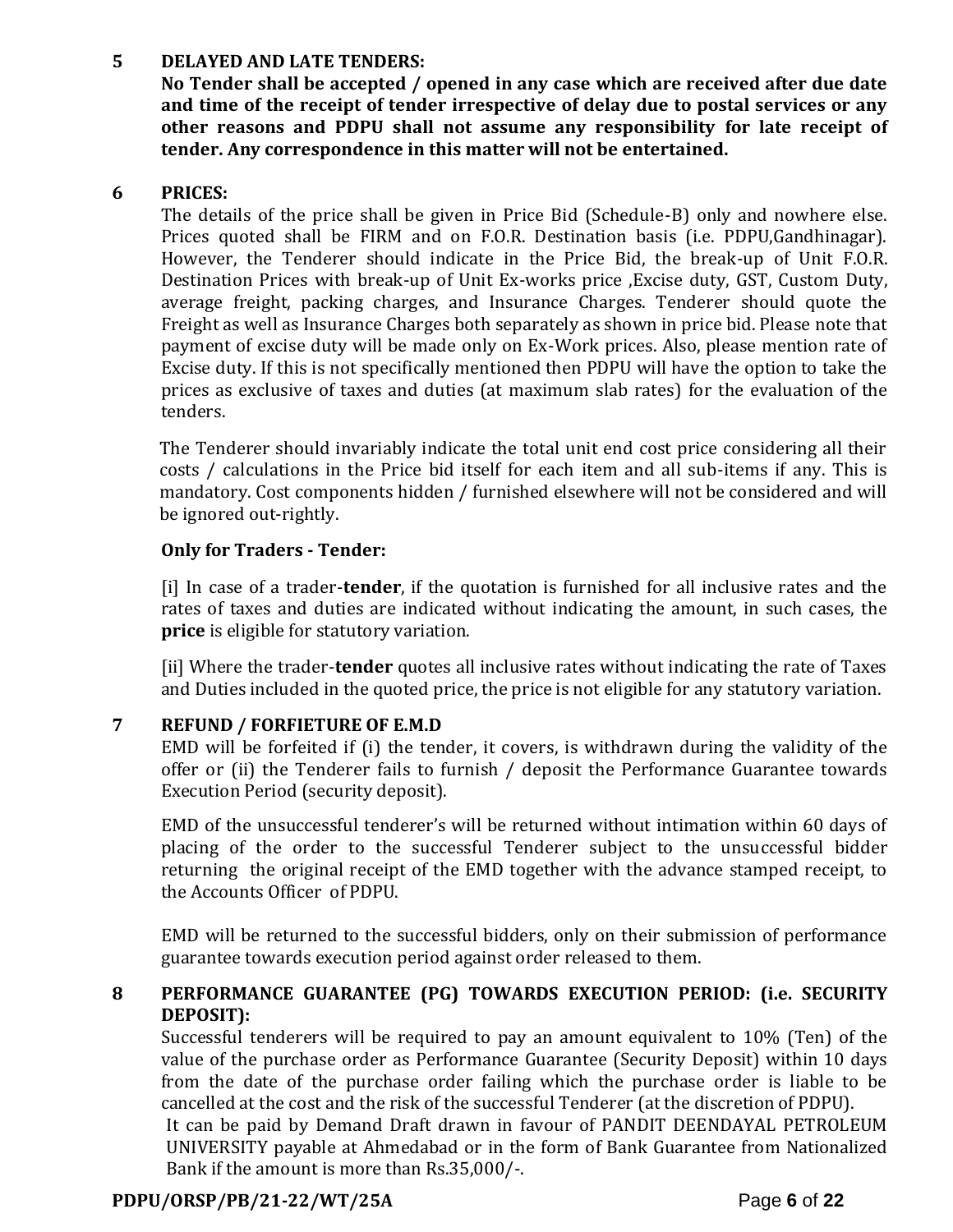The Bank Guarantee will be executed on the standard form prescribed by PDPU as APENDIX - I.

The Bank Guarantee so furnished should have clear one time validity till the completion of the order in all respects. Bank Guarantee for Interim period will not be acceptable. If by any reasons the supply period is extended then the supplier shall undertake to renew the Bank Guarantee at least one month before the expiry of the validity failing which PDPU will be free to encash the same.

The successful bidder/s shall have also to furnish PG (as specified here of) for the contract value towards warranty / guarantee period separately as applicable as per tender conditions.

Performance Guarantee towards Execution Period (Security Deposit) will be returned on successful completion of the Order and only after the Performance Guarantee towards warrantee/guarantee, as mentioned above, is submitted.

#### **9 VALIDITY OF THE OFFERS:**

The offers shall to be kept valid for a period of 120 days from the date of opening of technical bids. In case the finalization of the tender is likely to be delayed, the tenderers will be asked to extend the same without change in the prices or any terms and conditions of the offer. If any change is made, original or during the extended validity period, the offers will be liable for outright rejection without entering into further correspondence in this regard and no reference will also be made.

### **10 TRUCK RECEIPT (T.R) / AIRWAY BILL (A.B)**

All the Goods should be dispatched freight paid and the A.B / T.R should be forwarded directly to PDPU Office at Raisan Village, Gandhinagar. The demurrage charges, if any, paid by the PDPU due to delay in informing PDPU or any other reason attributable to supplier, will be deducted from his bill. It is essential that packing notes and invoices are furnished in respect of every consignment.

The supplier will be responsible for any damages / shortage claim rejected by the respective Authorities for want of a clear A.B / T.R.

Materials may be dispatched by any convenient mode of transport and up to PDPU i.e. F.O.R Destination.

### **11 PACKING AND FORWARDING CHARGES:**

The prices shall be inclusive of packing & forwarding charges. The Materials should be strongly and adequately packed to ensure safe arrival at destination. The materials dispatched from overseas by Air / Shipping should be packed such that it can withstand rough handling and possible corrosion due to exposure to salt laden atmosphere, salt spray or open storage. All packing must be clearly marked with order Number and consignee's name and address.

#### **12 TRANSIT INSURANCE:**

All the materials will be required to be supplied up to Destination against all transit risks, such as damage, loss, theft, fire, etc. The insurance period shall cover 15 days after the date of receipt of materials at site to enable PDPU to check up stores fully. The suppliers will be responsible for free replacement of such stores which have been received short, damaged or broken within 15 days.

The cost of damaged, defective stores materials will however be deducted from the bills of the suppliers and will be refunded only after replacement thereof. It will be the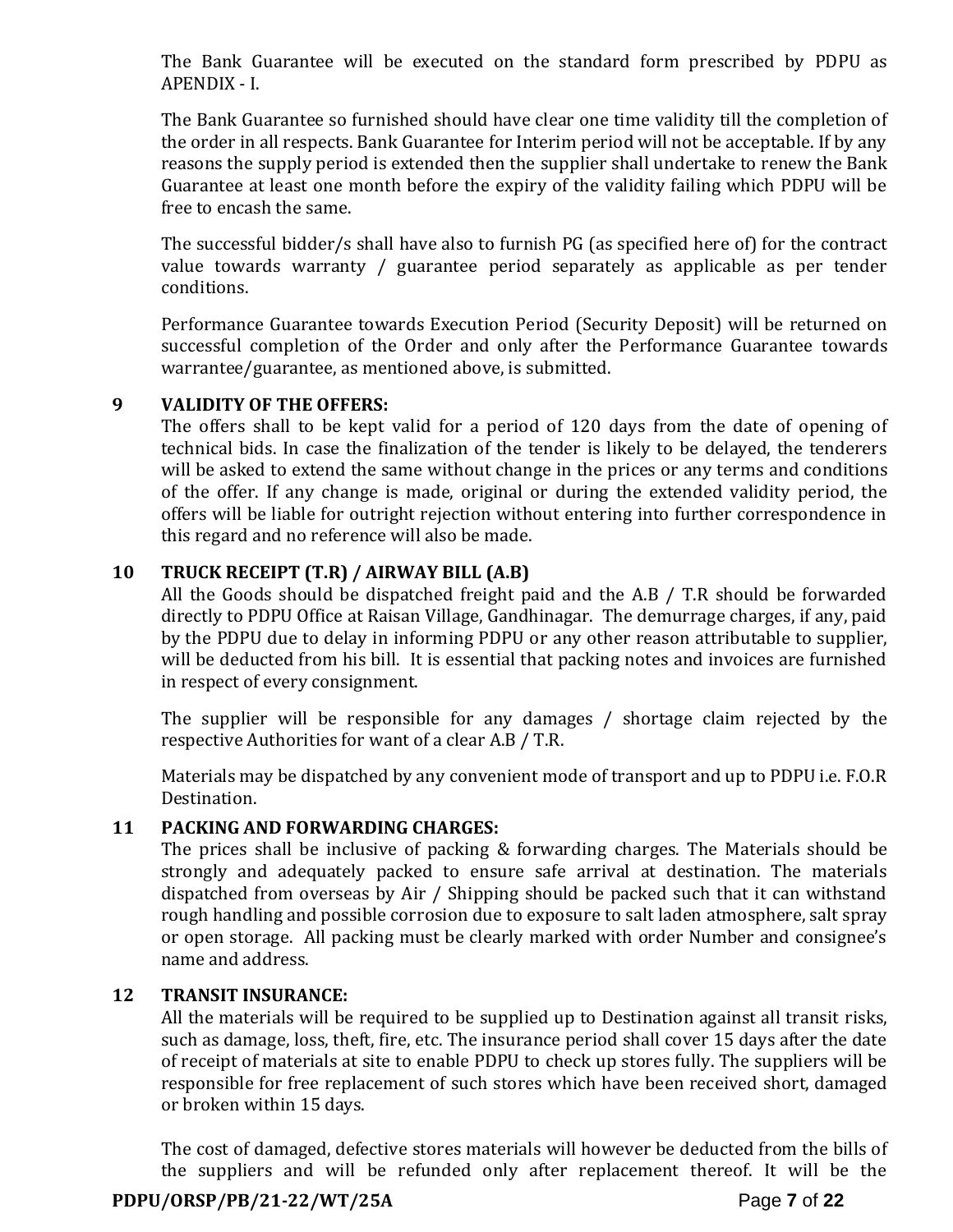responsibility of the supplier to lodge claim against the insurance on receiving necessary advice from PDPU.

### **13 ACCEPTANCE OF STORES:**

The equipments/ materials to be supplied against this tender are subject to their acceptance by PDPU or any other Officer deputed for this purpose.

#### **14 UNLOADING:**

Unless specified otherwise in the purchase order, Unloading of the materials shall be arranged by PDPU.

#### **15 STATUTORY VARIATION:**

Any statutory increase or decrease in the taxes and duties subsequent to the offer under this tender if it takes place within the original contractual delivery date will be to PDPU account subject to the claim being supported by documentary evidence. No increase due to such variation shall be allowed for the portion of the delivery after the original contractual delivery date. However, if any decrease takes place after the contractual delivery date, the advantage will have to be passed on to PDPU.

### **16 PAYMENT TERMS :**

### **A. In case of Domestic(i.e. Indian) Supplier the payment Terms as Under :-**

- 70% of Payment only after proper verification of the delivered equipments by the vender.
- Remaining 30% Payment of invoice value within one month on successful installation, Commissioning and training.
- 100 % through Wire Transfer within 5 (five) Working Days after the date of Successful Commissioning and Installation of the System.

### **B. In case of Foreign Supplier the Payment Terms is as Under :-**

- 90 % payment through Irrevocable Letter of Credit.
- 10 % payment through Wire Transfer within 5 (five) Working Days after the date of Successful Commissioning and Installation of the System. **OR**
- 90% payment will be released through wire Transfer within 5 (five) Working Days after receipt of the material.
- 10% payment will be released through Wire Transfer within 5 (five) Working Days after the date of Successful Commissioning and Installation of the System. **OR**
- 100 % through Wire Transfer within 5 (five) Working Days after the date of Successful Commissioning and Installation of the System.
- **Installation:** The PDPU will be responsible to prepare the site for installation of equipment. The vendor has to arrange for technician, other manpower, tools etc for installation and commissioning of the goods supplied by him.

#### **17 REPEAT/ADDITIONAL ORDERS:**

PDPU reserves the right to place repeat order / additional order on the successful tenderers up to 25% of the original quantity of the P O at the same prices, terms and conditions stipulated in the original contract during three months from the date of Purchase Order.

#### **18 DELIVERY PERIOD:**

The Tenderers will have to quote a firm delivery period subject to the force Majeure conditions as accepted by PDPU. Tenderer should mention their delivery period. Time

#### **PDPU/ORSP/PB/21-22/WT/25A** Page **8** of **22**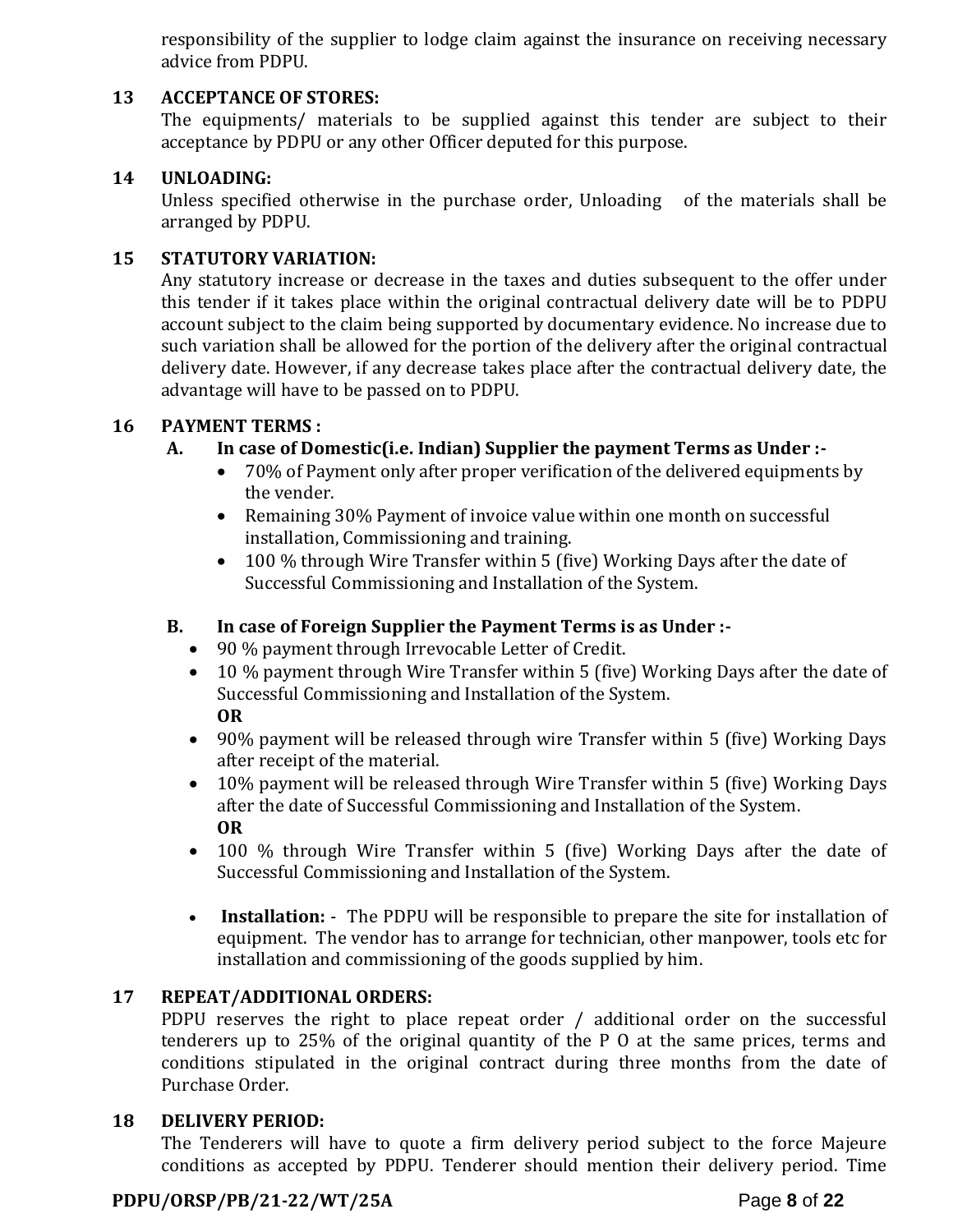being the essence of this tender, delivery period shall be strictly adhered to. Delay in execution of order on account of any reasons will be subject to levy of penalty.

#### **19 PENALTY FOR LATE DELIVERY:**

**In case, the materials are not delivered within the period stipulated in the order, penalty shall be levied at ½% per week on the prices (End cost excluding taxes) subject to maximum 10% reckoned on the value of late delivered supplies.**

Due consideration will be given to waive levy of penalty for the reasons absolutely beyond suppliers control for which documentary evidence will have to be provided. The request for extension in delivery giving reasons and supporting documents shall have to be made available within one month on completion of the supply, and no request to waive levy of penalty will be entertained / reviewed during the execution of order.

### **20 EXTENSION IN CONTRACTUAL DELIVERY DATE:**

It will be supplier's responsibility to ensure that goods are delivered within the stipulated delivery period. However, if PDPU may consider extension of delivery period with or without statutory variations, for the reasons beyond the control of the tenderer and subject to the Penalty as mention hereof.

Such extension will be subject to the following conditions.

[a] No increase in price on account of any statutory increase in or fresh imposition of customs duty, excise duty, GST or on account of any other tax or duty shall be admissible on the material delivered after the original contractual delivery date.

[b] Notwithstanding any stipulation in the contract for increase in price on any other ground, no such increase which has become effective on or after the contractual delivery date shall be admissible on material delivered after the original contractual delivery date.

[c] Nevertheless, PDPU shall be entitled to the benefit of any decrease in price on account of reduction in or remission of customs duty, excise duty, GST or on account of any other tax or duty or on any other ground as stipulated in the P.O., which takes place on or after the contractual delivery date of the said P.O. for the material delivered after the original contractual delivery date.

### **21 REPLACEMENTS OF GOODS BROKEN, DAMAGED OR SHORT:**

In the event of any material or part thereof found broken or damaged or received short during transit or during installation or Commissioning or testing at site, before commissioning in service the suppliers shall replace the same free of cost. However, PDPU will recover amount equivalent to the cost of such damaged / broken / short supplied materials and will repay when actual replacement is given.

### **22 POST TENDER CORRESPONDENCE / ENQUIRIES:**

The Tenderer will refrain from pursuing / canvassing the matter, directly or indirectly with any Office of PDPU as otherwise the same would amount to disqualification of the tender.

- **23** PDPU shall have the right to make any changes, additions / deletions or modifications in any terms / conditions or quantity of the tender and / or specifications as may be deemed necessary by PDPU at its sole discretion at any time before the due date of opening of the tender.
- **24** PDPU does not accept the printed conditions of any Tenderer. It will be ignored without any reference; hence tenderers should withdraw such printed conditions if they have any. PDPU shall accept only unconditional tender.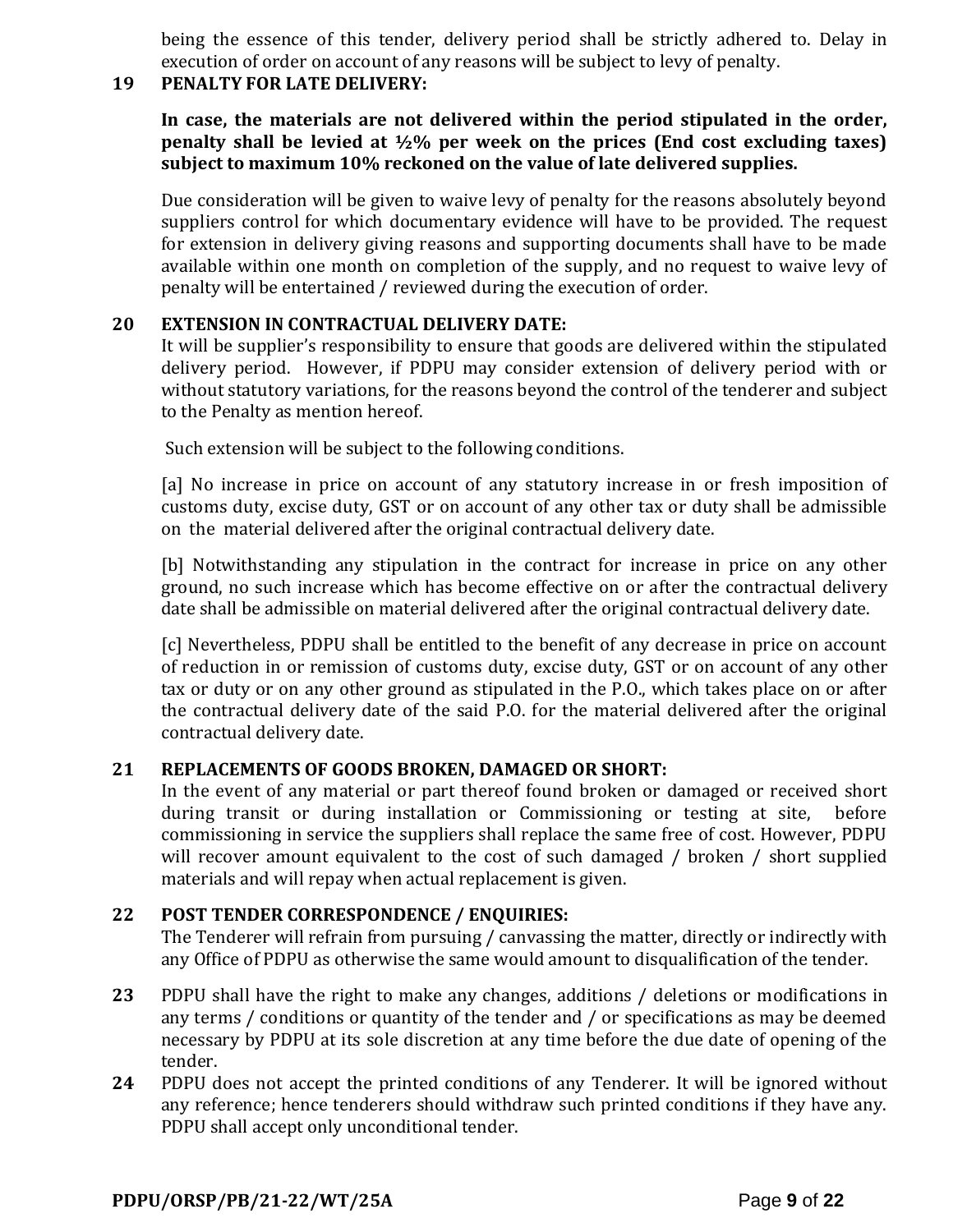- **25** If technical deviations furnished by the Tenderer are not agreeable to PDPU, the offers may be ignored. However it will be solely at discretion of PDPU to consider the technical deviations OR not for considering the Tenderer. No correspondences of the Tenderer will be entertained in this matter.
- **26** Please indicate whether the goods offered are first sale or second sale so as to determine the payment of GST.
- **27** Revision of prices or any commercial terms affecting the price after opening of technical bids shall not be considered and will be ignored.
- **28** Tenderers shall indicate the name of their partners of their manufacturing firm.
- **29** Tenderer should specifically mention in the offers the name of the Partners / Proprietor / Directors who is / are the signing authority.

#### **30 GUARANTEE:**

If the goods, stores and equipments found defective due to bad design or workmanship the same should be repaired or replaced by the tenderer free of charge if reported 24 months from the date of commissioning of equipments whichever is earlier. Tenderer will be responsible for the proper performance of the equipments / materials for the respective guarantee period.

### **31 APPROVAL:**

The goods shall be subject to the approval of PDPU after receipt of the Material at site.

**32** PDPU would prefer the offers from manufacturers directly. All the manufacturers should quote for those items, which are actually manufactured at / rolled by their plants. This should be strictly adhered.

PDPU reserves the right to inspect, suppliers factory at any time during the currency of the contract in case order is placed on supplier and also to inspect manufactured material before testing / packing / dispatch.

**33** If in any company, the interest of any employee of the PDPU. or his relative as defined in Section VI of the Company's Act. 1956, is 10% or more, PDPU will not deal with such company at all. Tenderer therefore, must specifically disclose this fact in his technical Bid. Non-disclosure of such facts would disqualify the Tenderer for further dealing with PDPU.

#### **34 TERMINATION OF CONTRACT:**

In case, the supplier fails to deliver the stores / materials / equipments or any consignment thereof within contractual period of delivery or in case the stores are found not in accordance with prescribed specification and/or the approved sample, PDPU shall exercise its discretionary power as under:

[a] To recover, from the supplier as agreed, by way of penalty clause above,

or

[b] To purchase from elsewhere, after giving notice of 15 days to the supplier, on his account and his risk

or

[c] To cancel the contract.

or

[d] PDPU at any time terminate the contract by giving written notice to the qualified Bidders/Tenderer without compensation to the qualified tenderer, if he become bankrupt or otherwise, insolvent or in case of dissolution of firm or winding up of company provided that such termination will not prejudice or effect any right of action or remedy which has thereafter to the University.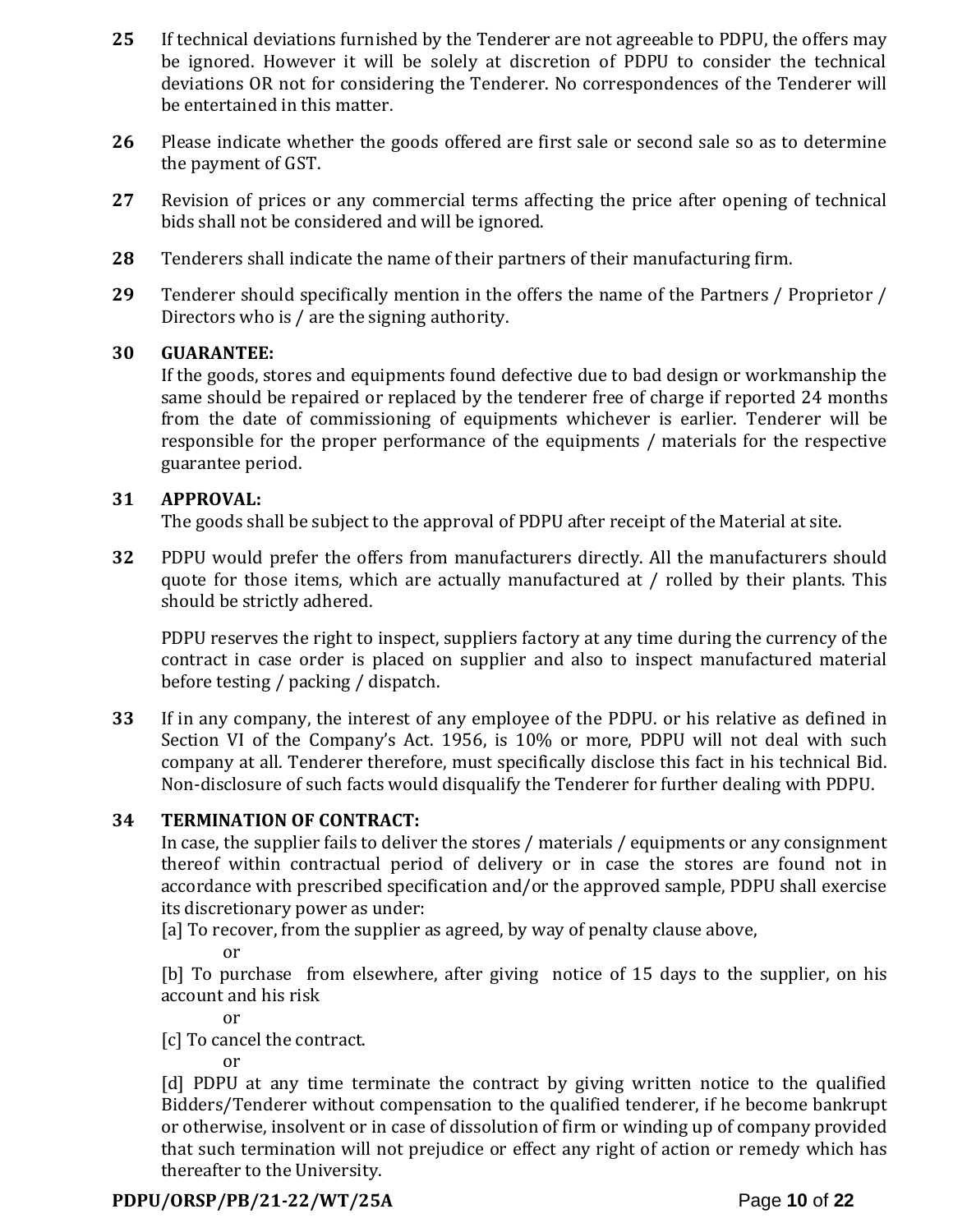In the event of the risk purchase of stores of similar description, the opinion of PDPU shall be final. In the event of action taken under clause (a) or (b) above, the supplier shall be liable to pay for any loss which PDPU may sustain on this account

Further, "PDPU" reserves the right to terminate the Contract (i.e. Purchase order) at any time, without assigning any reasons, whatsoever, by giving a notice or not less than period of ONE month. Suppliers will not be entitled for any compensations / damages / losses, refund by PG whatsoever, on account of such termination of the Contract."

### **35 ARBITRATION:**

All questions, disputes or differences whatsoever which may at any time arise between the parties to this agreement touching the agreement or subject matter thereof, arising out of or in relation to there and whether as to construction or otherwise shall be referred to the decision of the Sole Arbitrator, appointed by the PDPU, for that purpose, who shall be a retired High Court Judge or retired District and Sessions Judge, and the decision of the said Arbitrator shall be final and binding upon the parties. Reference to the arbitration shall be governed by the provisions of Indian Arbitration & Conciliation Act. 1996 as amended from time to time and the rules made there under.

#### **36 JURISDICTION:**

All questions, disputes or differences arising under, out of or in connection with the Tender / Contract shall be subject to the exclusive jurisdiction of Ahmedabad court.

- **37** If the tenderer is an Agent, he will have to give information and declare the name of the principal from which he will source the materials along with company's written confirmation about quality and backup performance guarantee. Only on getting complete information from Agent, such offer, if found suitable, shall be considered.
- **38** PDPU reserves the right to cancel any or all the offers / bids or to accept any offer without assigning any reasons.

In case PDPU finds that there is an attempt of cartel in the prices, PDPU reserves the right to consider or reject any or all the parties offers without assigning any reasons thereof.

- **39** PDPU reserves the right to increase or decrease the quantity against each item/s while placing the order.
- **40** The names of the Partners / Directors / Sole Proprietors and responsible person and his updated Address / Telephone, Fax Numbers etc. should be invariably mentioned in the Annexure provided for this purpose in this document.
- **41** The Tenderer should give in his offer, the full name and address with phone, Fax & mobile numbers of the Authorized Representative to do liaison work with PDPU on their behalf.
- **42** The tenderers should invariably write the name and address of the Company, both on sealed covers of EMD, Technical & Price Bids. The tender covers without the name and address will not be opened.
- **43** The tenderers are required to furnish the technical information and the Guaranteed technical particulars (GTP) along with company seal and signature of the Tenderer on each and every page / papers of the tender documents.
- **44** Tenderer should invariably fill up all the details of all the Annexure/s including the prices in the Price Bid Annexure of this tender document and should be duly signed by authorized signatories with their rubber stamp and along with Company's seal / stamp affixed on each paper.

### **PDPU/ORSP/PB/21-22/WT/25A** Page **11** of **22**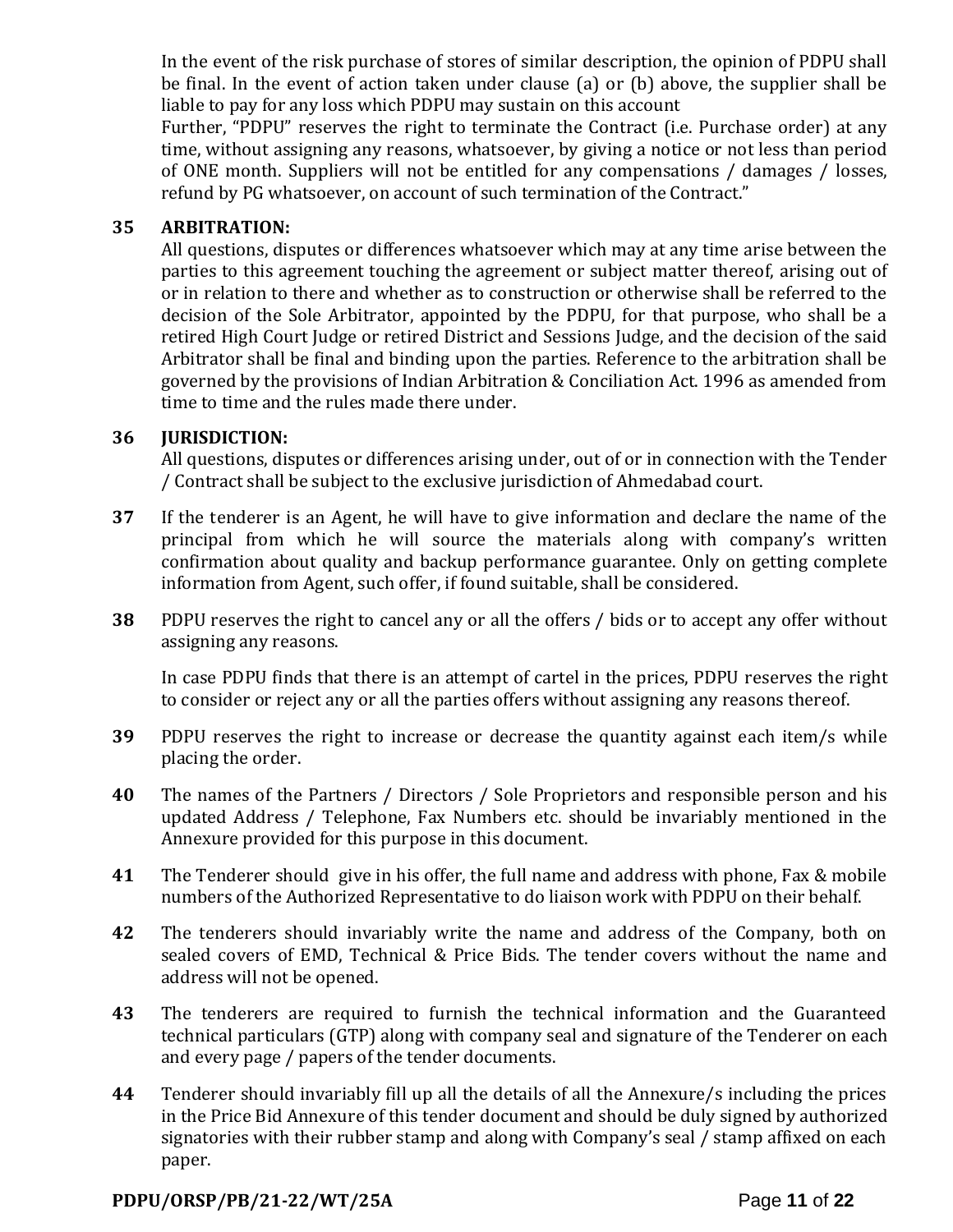- **45** If the Tenderer fails to pay the Security Deposit or defaults in execution of the orders placed or if PDPU suffers any financial loss due to this, then PDPU will be at liberty to adjust the amount from other orders of the same firm or by encashing the Bank Guarantee.
- **46** All the tenderers must ensure that all the relevant documents / papers submitted with the tender should be serially numbered, properly bounded / tied together and properly documented.
- **47** All the above points should be complied by the Tenderers. If not, tenders are likely to be ignored without making any further reference. **--------------------×--------------------------×-------------------------×------------------------×-------------**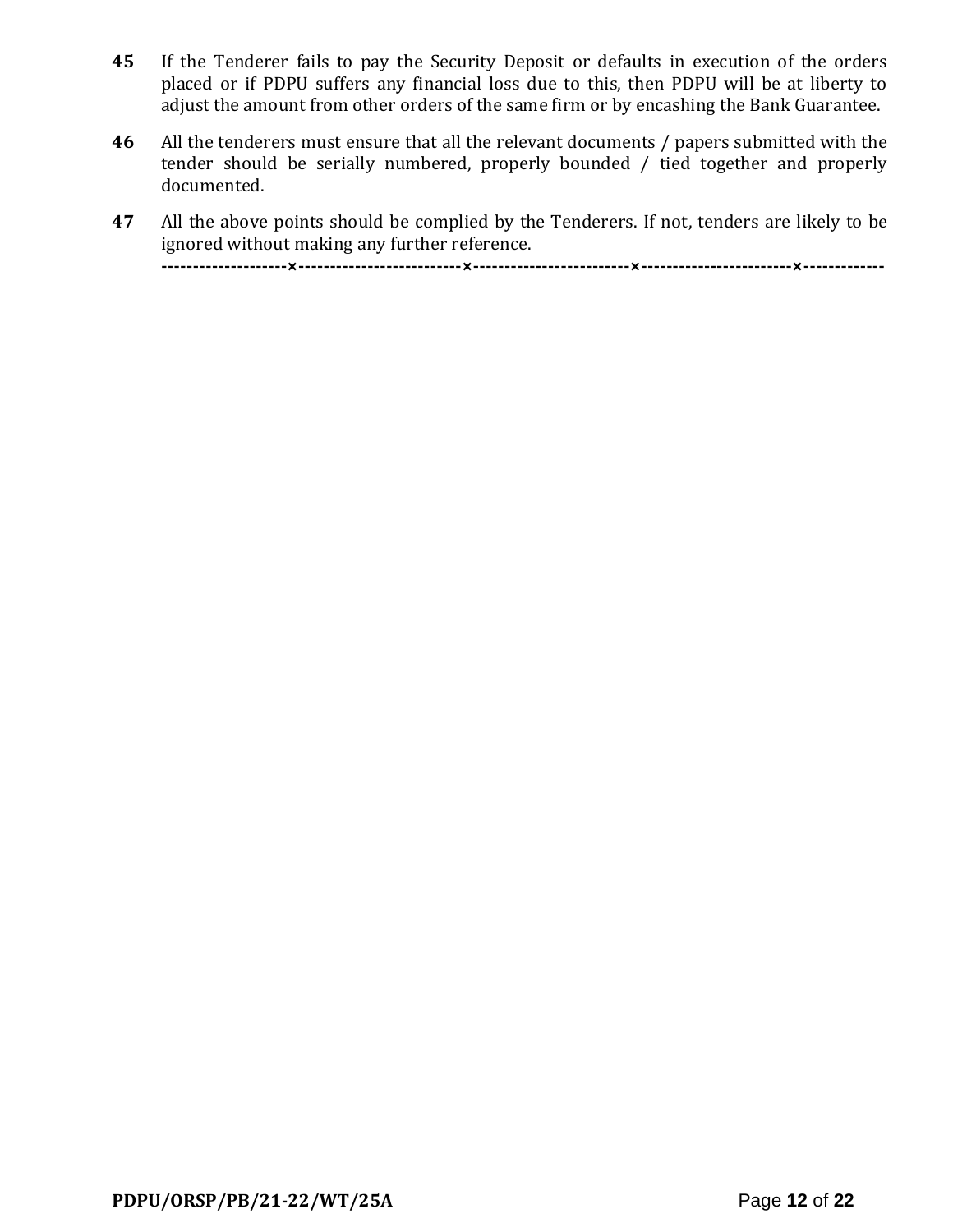#### **E. M. D. BANK GUARANTEE FORMAT**

**FOR TENDER NO. PDPU / \_\_\_\_\_\_\_\_\_\_\_\_\_\_\_\_\_\_\_\_\_\_\_\_\_\_\_\_\_\_\_\_ \_**

#### **APPENDIX – I**

#### **(BANK GUARANTEE ON NON-JUDICIAL STAMP PAPER OF Rs.100/-)**

Messer's WHEREAS \_\_\_\_\_\_\_\_\_\_\_\_\_\_\_\_\_\_\_\_\_\_\_\_\_\_\_\_\_\_\_\_\_\_\_\_\_\_\_\_\_\_(Name & Address of the Firm) having their registered office at \_\_\_\_\_\_\_\_\_\_\_\_\_\_\_\_\_\_\_\_\_\_\_\_\_\_\_\_\_\_\_\_\_\_\_\_\_ (Address of the firms Registered office) (Hereinafter called the 'Tenderer') wish to participate in the tender No. \_\_\_\_\_\_\_\_\_\_\_\_\_\_\_ for \_\_\_\_\_\_\_\_\_\_\_\_\_\_\_\_\_\_\_\_\_\_\_\_\_\_\_\_\_ of (Supply/Erection/Supply & Erection Work) (Name of the material/equipment/Work) for\_\_\_\_\_\_\_\_\_\_\_\_\_\_\_\_\_\_\_\_\_\_\_\_\_\_\_ PANDIT DEENDAYAL PETROLEUM UNIVERSITY and WHEREAS a Bank Guarantee for (Hereinafter called the "Beneficiary") Rs.\_\_\_\_\_\_\_\_\_\_\_\_\_(Amount of EMD) valid till \_\_\_\_\_\_\_\_\_(Mention here date of validity of this guarantee which will be **4 (FOUR)** months beyond initial validity of Tender's offer) is required to **be submitted by the tenderer along with the tender.**

 $We,$ 

 (Name of the Bank and address of the Branch giving the Bank Guarantee) having our registered office at \_\_\_\_\_\_\_\_\_\_\_\_\_\_\_\_\_\_\_\_\_\_(Address of Bank's registered office) hereby give this Bank Guarantee No.\_\_\_\_\_\_\_\_\_\_\_\_\_\_\_\_ dated \_\_\_\_\_\_\_\_\_ and hereby agree unequivocally and Unconditionally to pay within 48 hours on demand in writing from the PANDIT DEENDAYAL PETROLEUM UNIVERSITY or any officer authorized by it in this behalf any amount not exceeding Rs. \_\_\_\_\_\_\_\_\_\_\_\_\_\_\_(Amount of E.M.D.), (Rupees\_\_\_\_\_\_\_\_\_\_\_\_\_\_\_\_\_\_\_\_\_\_\_\_\_

\_\_\_\_\_\_\_\_\_\_\_\_\_\_\_\_\_(In words) to the said PANDIT DEENDAYAL PETROLEUM UNIVERSITY on behalf of the Tenderer.

We <u>Election Community (Name of the Bank)</u> also agree that withdrawal of the tender or part thereof by the tenderer within its validity or Non submission of Security Deposit by the Tenderer within one month from the date tender or a part thereof has been accepted by the PANDIT DEENDAYAL PETROLEUM UNIVERSITY would constitute a default on the part of the Tenderer and that this Bank Guarantee is liable to be invoked and encashed within its validity by the Beneficiary in case of any occurrence of a default on the part of the Tenderer and that the encashed amount is liable to be forfeited by the Beneficiary.

This agreement shall be valid and binding on this Bank upto and inclusive of (Mention here the date of validity of Bank) and shall not be terminable by notice or by Guarantee) change in the constitution of the Bank or the firm of Tenderer Or by any reason whatsoever and our liability hereunder shall not be impaired or discharged by any extension of time or variations or alternations made, given, conceded with or without our knowledge or consent by or between the tenderer and the PDPU.

NOT WITH STANDING anything contained hereinbefore our liability under this guarantee is restricted to Rs.  $(Amt. of E.M.D.)$  (Rupees \_\_\_\_\_\_\_\_\_\_\_\_\_\_\_\_\_\_\_\_\_\_\_\_\_\_\_\_\_\_\_\_\_\_\_\_\_) (In words). Our Guarantee shall remain in force till\_\_\_\_\_\_\_\_\_(Date of validity of the Guarantee). Place: Date:

Please Mention here Complete Postal Address of the Bank with Branch Code, Telephone and Fax Nos.

SIGNATURE OF THE BANK'S AUTHORISED SIGNATORY WITH OFFICIAL SEAL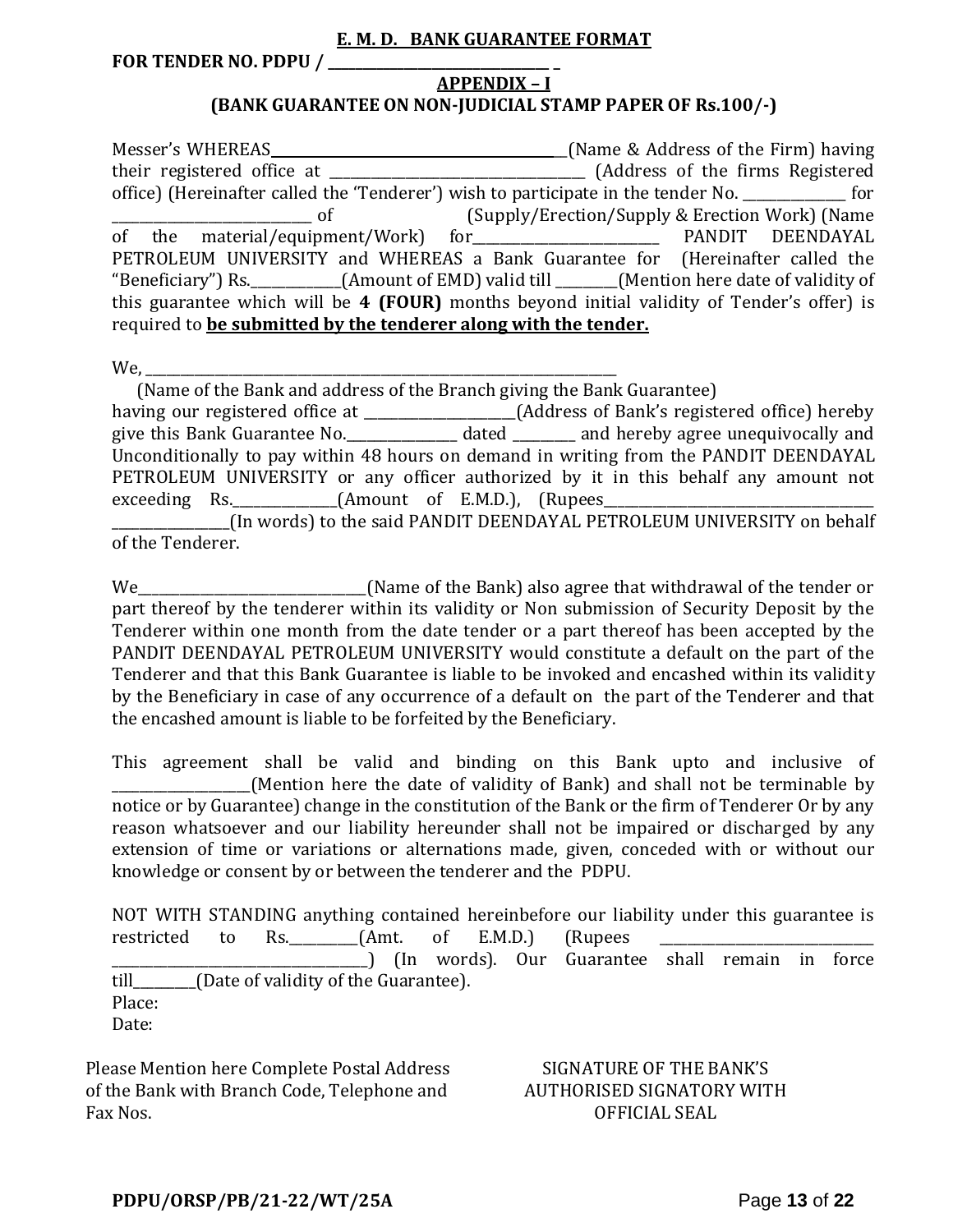#### **ON STAMP PAPER OF RS.100/-**

#### **FORM OF BANKER'S UNDERTAKING [For Performance Guarantees (PG) as per clause no.8 of commercial terms and conditions]**

We, Bank of <u>entitled and the setting and</u> thereby agree unequivocally and unconditionally to pay within 48 hours on demand in writing from the **PANDIT DEENDAYAL PETROLEUM UNIVERSITY**. or any Officer authorized by it in this behalf any amount up to and not exceeding Rs.\_\_\_\_\_\_\_\_\_\_\_\_\_\_ (in words) Rupees\_\_\_\_\_\_\_\_\_\_\_\_\_\_\_\_\_\_\_\_\_\_\_\_\_\_\_\_\_\_\_

\_\_\_\_\_\_\_\_\_\_\_\_\_\_\_\_\_\_\_\_\_\_\_\_\_\_\_\_\_\_\_ to the said **PANDIT DEENDAYAL PETROLEUM UNIVERSITY** on behalf on  $M/s$ .

who have entered into a contract for the supply/works specified below:

P.O. (A/T) No.\_\_\_\_\_\_\_\_\_\_\_\_\_\_\_\_\_\_\_\_\_\_\_\_\_\_dated\_\_\_\_\_\_\_\_\_.

This agreement shall be valid and binding on this Bank upto and inclusive of \_\_\_\_\_\_\_\_\_ and shall not be terminable by notice or by change in the constitution of the Bank or the firm of Contractors / Suppliers or by any other reasons whatsoever and our liability hereunder shall not be impaired or discharged by any extension of time or variations or alterations made, given conceded or agreed, with or without our knowledge or consent, by or between parties to the said within written contract.

"NOTWITHSTANDING" anything contained herein before our liability under this guarantee is restricted to Rs.

(Rupees\_\_\_\_\_\_\_\_\_\_\_\_\_\_\_\_\_\_\_\_\_\_\_\_\_\_\_\_\_\_\_\_\_\_\_\_\_\_\_\_\_\_\_\_\_ only). Our guarantee shall remain in force until \_\_\_\_\_\_\_\_\_\_\_.

Place: Date:

| Please Mention here Complete Postal   | SIGNATURE OF THE BANK'S            |
|---------------------------------------|------------------------------------|
| Address of the Bank with Branch Code, | AUTHORISED SIGNATORY WITH OFFICIAL |
| Telephone and Fax Nos.                | ROUND SEAL                         |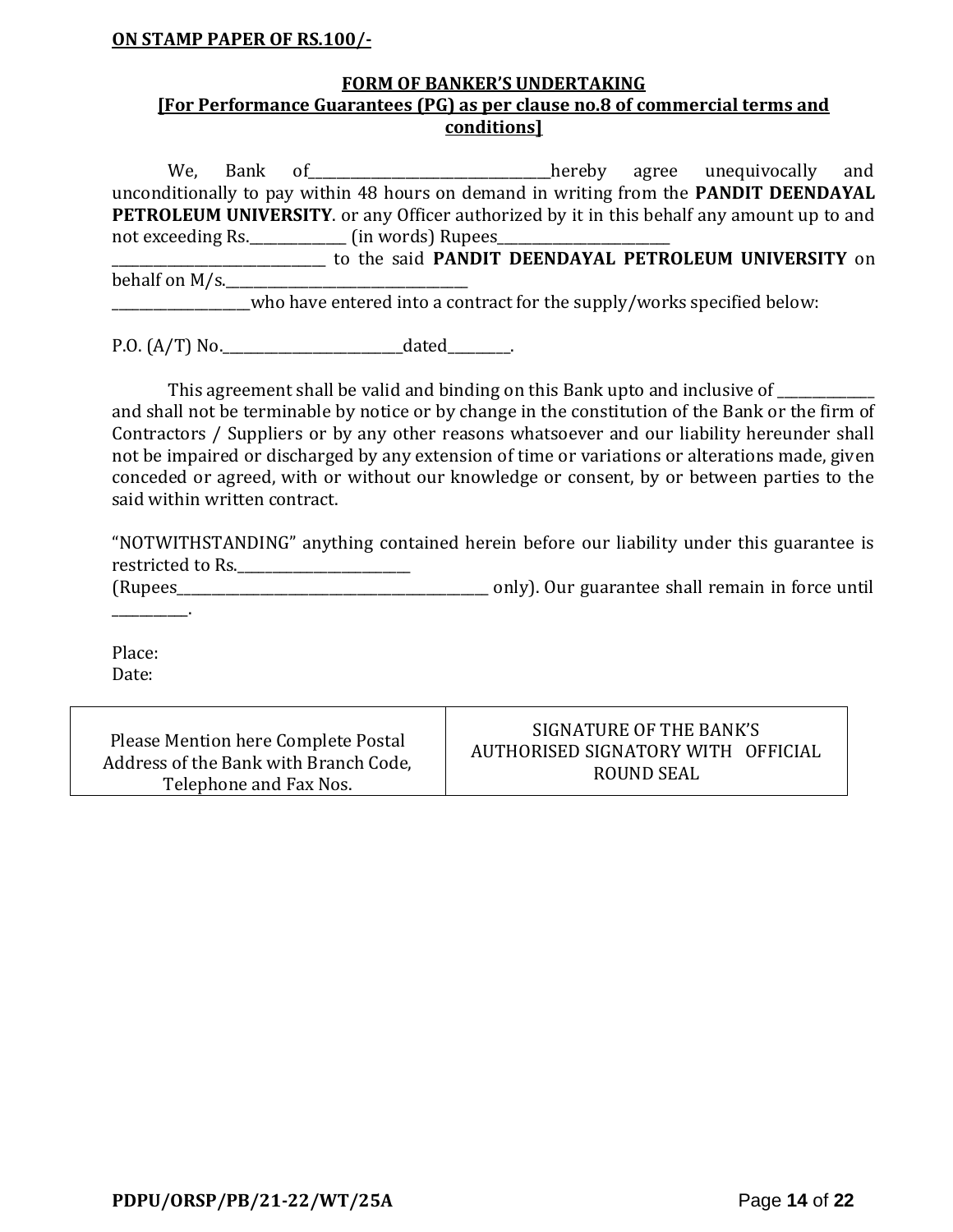#### **ANNEXURE – 1**

**I / WE, confirm that following documents are attached with the technical bid of the offer and should be placed as a First page of offer.**

| Sr.<br>N <sub>o</sub> | <b>Details</b>                                                  | <b>Confirmation</b><br>(Tick $\sqrt{$ any one) |
|-----------------------|-----------------------------------------------------------------|------------------------------------------------|
| $\mathbf{1}$          | Firm's details as per "Annexure -2"                             | YES / NO                                       |
| 2                     | "Annexure-3"                                                    | YES / NO                                       |
| 3                     | Delivery schedule as per "Annexure- 4"                          | YES / NO                                       |
| 4                     | Past experience details as per "Annexure-7"                     | YES / NO                                       |
| $\overline{5}$        | PDPU technical specification duly signed and with seal of firm. | YES / NO                                       |
| 6                     | Technical & Commercial Deviation- "Annexure-6"                  | YES / NO                                       |
| 7                     | Experience Certificate-"Annexure-7"                             | YES / NO                                       |
| 8                     | Conformation of Tender Condition-"Annexure-8"                   | YES / NO                                       |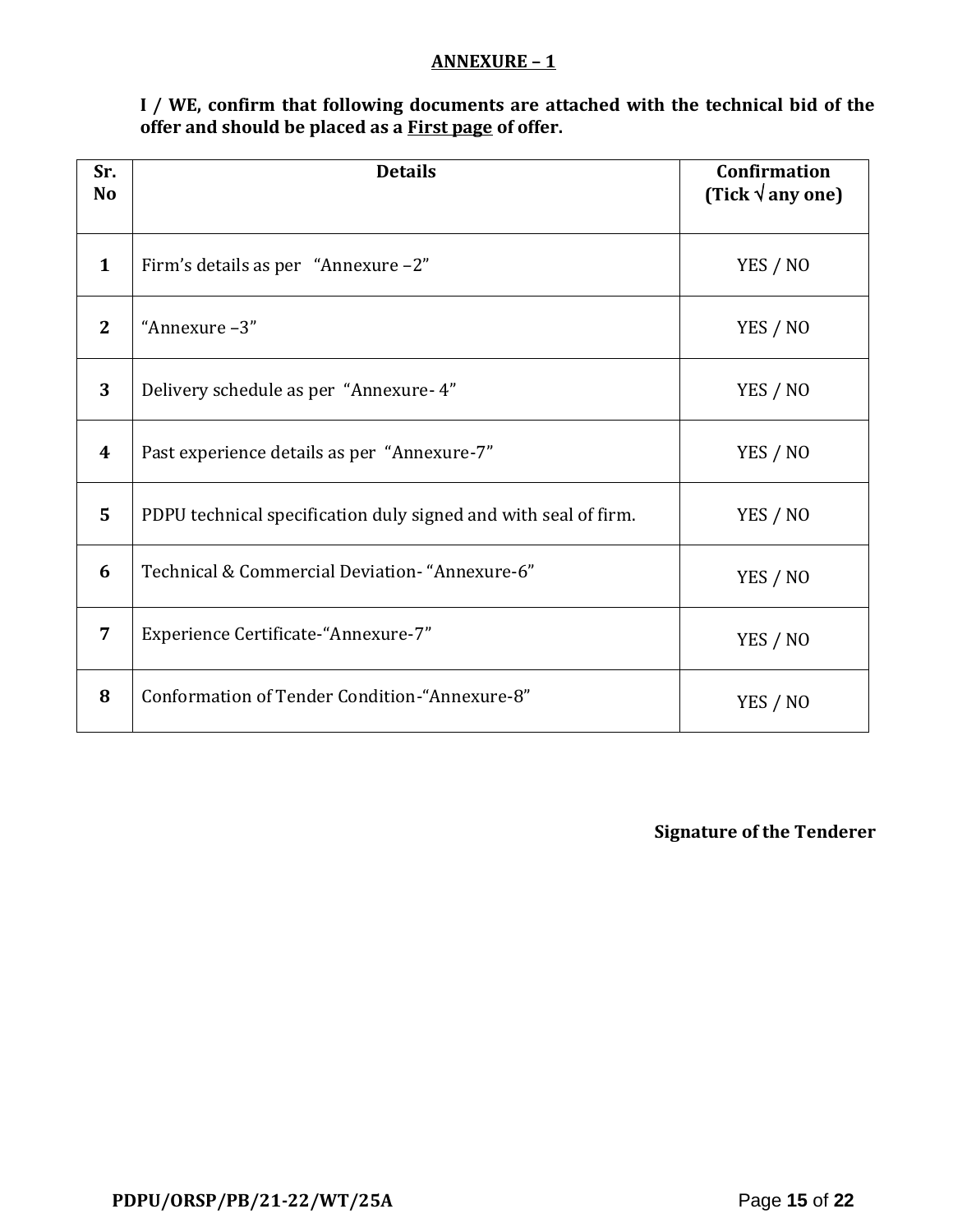### **ANNEXURE - 2 DETAILS OF THE FIRM**

### **Tenderer shall provide all the details in this form and shall be placed as a Second Page of the bid.**

| <b>Supplier Name</b>                                                                                         |                      |                                |  |                      |                                  |
|--------------------------------------------------------------------------------------------------------------|----------------------|--------------------------------|--|----------------------|----------------------------------|
| Within Gujarat / Outside Gujarat                                                                             |                      |                                |  |                      |                                  |
| Pvt. Firm / Public Ltd. / State Govt.<br>Under taking / Central Govt.<br>undertaking<br>GST No. and GST Date |                      | (Indicate the relevant status) |  |                      |                                  |
| CST No. and CST Date                                                                                         |                      |                                |  |                      |                                  |
| Excise No. and Excise Date                                                                                   |                      |                                |  |                      |                                  |
| <b>Financial Turnover for Past 3 Years</b><br>(Rupees in Lacs (10 <sup>5</sup> )                             |                      | 1st Year                       |  | 2 <sup>nd</sup> Year | 3rd Year                         |
| Custom No. and Date (If applicable)                                                                          |                      |                                |  |                      |                                  |
| Address of                                                                                                   | Registered<br>Office | Factory / Works                |  |                      | <b>Authorized Representative</b> |
| Contact person name                                                                                          |                      |                                |  |                      |                                  |
| Designation                                                                                                  |                      |                                |  |                      |                                  |
| Address                                                                                                      |                      |                                |  |                      |                                  |
| City & Pin code                                                                                              |                      |                                |  |                      |                                  |
| <b>State</b>                                                                                                 |                      |                                |  |                      |                                  |
| Country                                                                                                      |                      |                                |  |                      |                                  |
| Phone Nos.(Off.)                                                                                             |                      |                                |  |                      |                                  |
| Phone Nos.(Res.)                                                                                             |                      |                                |  |                      |                                  |
| Fax Nos.                                                                                                     |                      |                                |  |                      |                                  |
| STD Code.                                                                                                    |                      |                                |  |                      |                                  |
| Mobile No.                                                                                                   |                      |                                |  |                      |                                  |
| Web site address                                                                                             |                      |                                |  |                      |                                  |
| Email-id                                                                                                     |                      |                                |  |                      |                                  |
| Specimen signature                                                                                           |                      |                                |  |                      |                                  |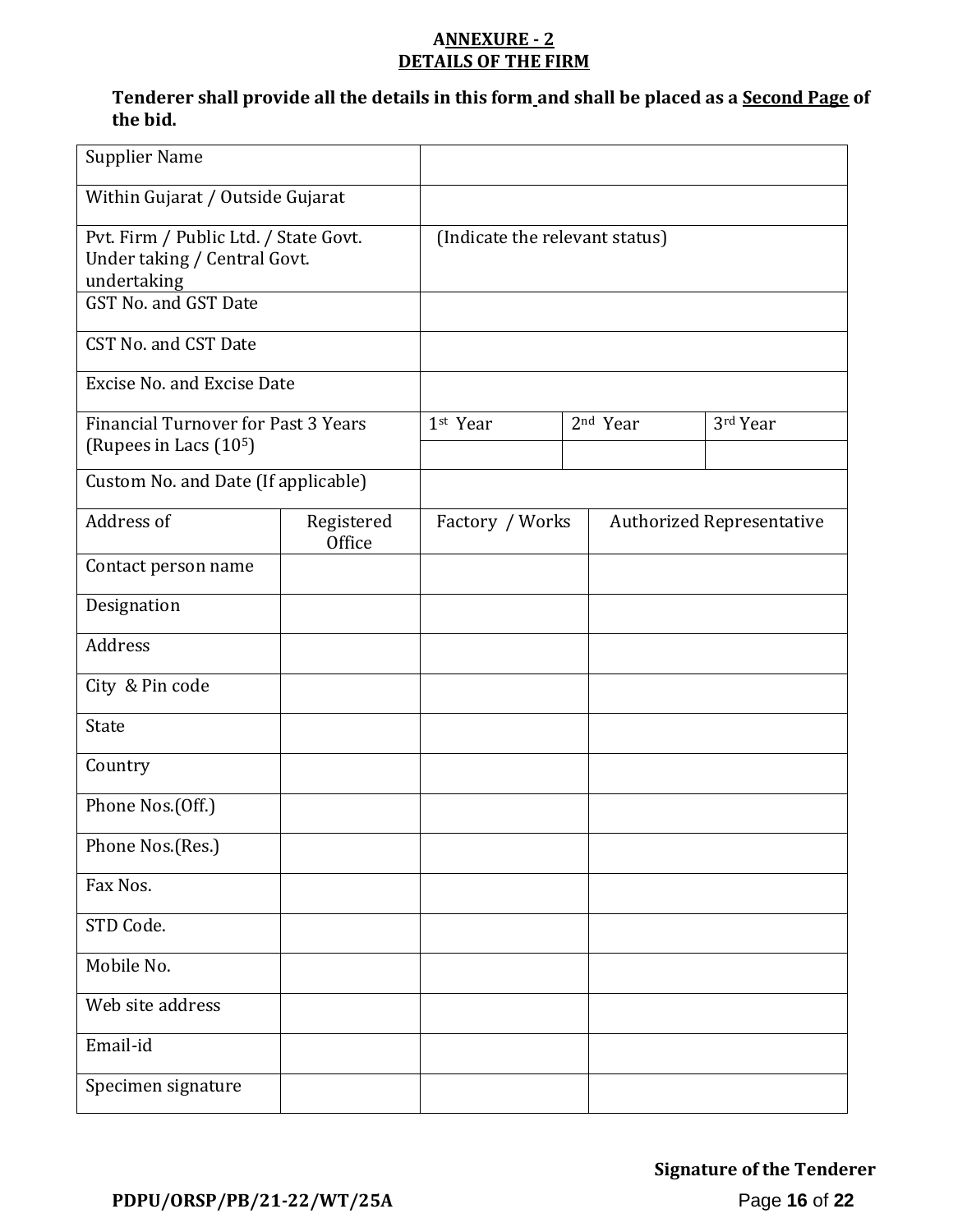#### **ANNEXURE-3**

Tenderer shall fill up following details and shall be **Third page** of the Technical Bid

| $\mathbf{1}$   | PRICES: [FIRM ONLY]<br>(Please Specify YES / NO.)                                                                                    |               |
|----------------|--------------------------------------------------------------------------------------------------------------------------------------|---------------|
| 2              | <b>EXCISE DUTY: [SINGLE SLAB ONLY]</b><br>(Please Specify INCUSIVE / EXCLUSIVE /<br>EXEMPTED)                                        | $\frac{0}{0}$ |
| 3              | <b>GST: [IN PERCENTAGE]</b><br>(Please Specify INCUSIVE / EXCLUSIVE /<br>EXEMPTED)<br>Please quote your GST Registration No. & Date. | $\frac{0}{0}$ |
| $\overline{4}$ | <b>PENALTY TERMS AGREED :</b><br>(Please Specify YES / NO.)                                                                          |               |
| 5              | PERFORMANCE GUARANTEE TO COVER EXECUTION<br>PERIOD (SECURITY) TERMS : AGREED: (Cl.no.8)<br>(Please Specify YES / NO.)                |               |
| 6              | PERFORMANCE GUARNTEE TO COVER WARRANTY<br>PERIOD TERMS AGREED: (Wherever<br>applicable): (Please Specify YES / NO.)                  |               |
| $\overline{7}$ | <b>VALIDITY OF THE OFFER AGREED:</b><br>(Please Specify YES / NO.)                                                                   |               |
| 8              | <b>PAYMENT TERMS AGREED:</b><br>(Please Specify YES / NO.)                                                                           |               |
| 9              | ITEMS OFFERED : (Yes/No)                                                                                                             |               |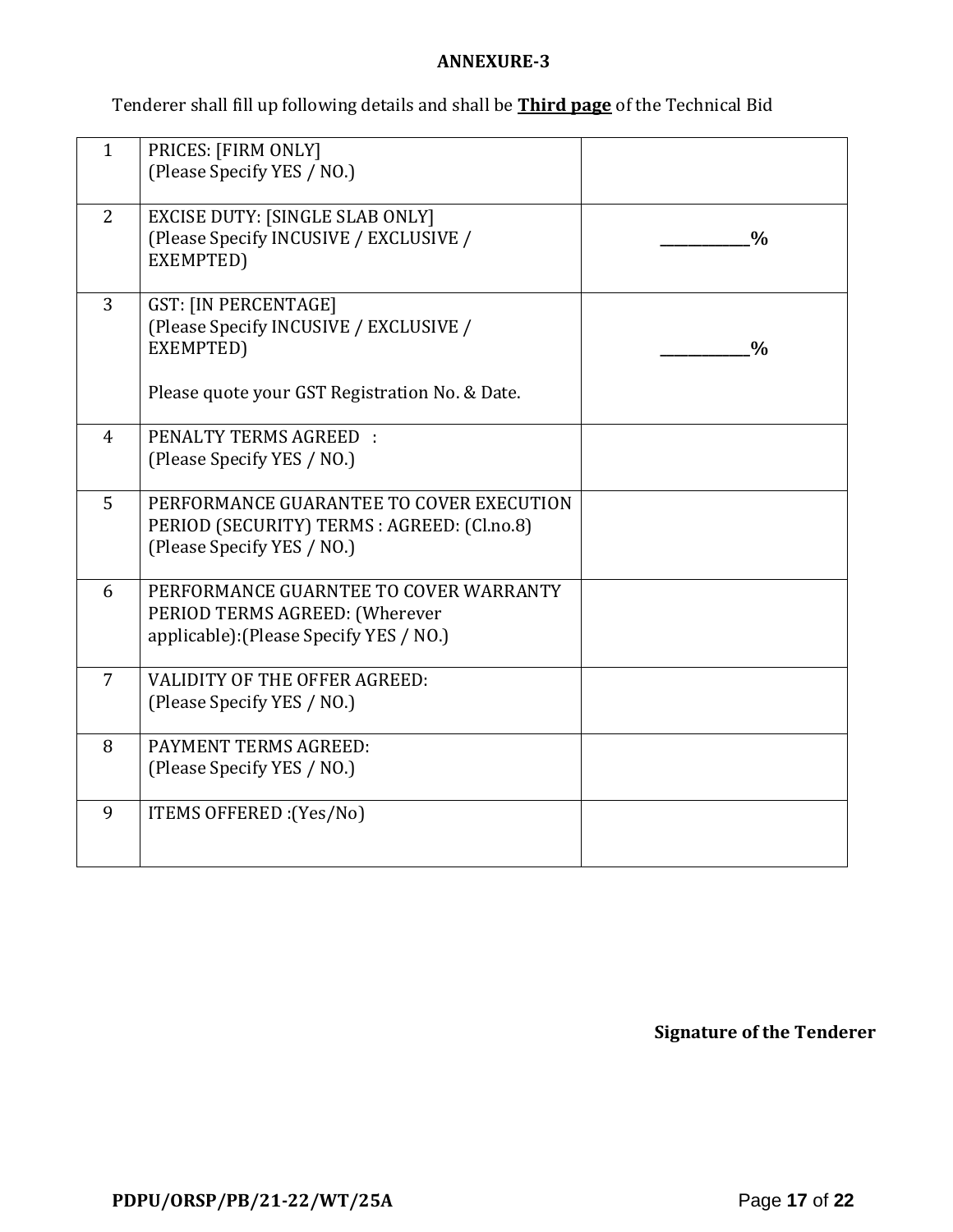#### **ANNEXURE – 4**

## **Details of the Items and Qty.offered as a Fourth Page of offer.**

| Sr.<br>No. | Details of the Items / Equipments<br>Offered | <b>Quantity</b><br><b>Offered</b> | Status:<br>Supplier/Manufacturer |
|------------|----------------------------------------------|-----------------------------------|----------------------------------|
|            |                                              |                                   |                                  |
|            |                                              |                                   |                                  |
|            |                                              |                                   |                                  |
|            |                                              |                                   |                                  |
|            |                                              |                                   |                                  |
|            |                                              |                                   |                                  |
|            |                                              |                                   |                                  |
|            |                                              |                                   |                                  |
|            |                                              |                                   |                                  |
|            |                                              |                                   |                                  |
|            |                                              |                                   |                                  |
|            |                                              |                                   |                                  |
|            |                                              |                                   |                                  |
|            |                                              |                                   |                                  |
|            |                                              |                                   |                                  |
|            |                                              |                                   |                                  |
|            |                                              |                                   |                                  |
|            |                                              |                                   |                                  |
|            |                                              |                                   |                                  |
|            |                                              |                                   |                                  |
|            |                                              |                                   |                                  |
|            |                                              |                                   |                                  |
|            |                                              |                                   |                                  |
|            |                                              |                                   |                                  |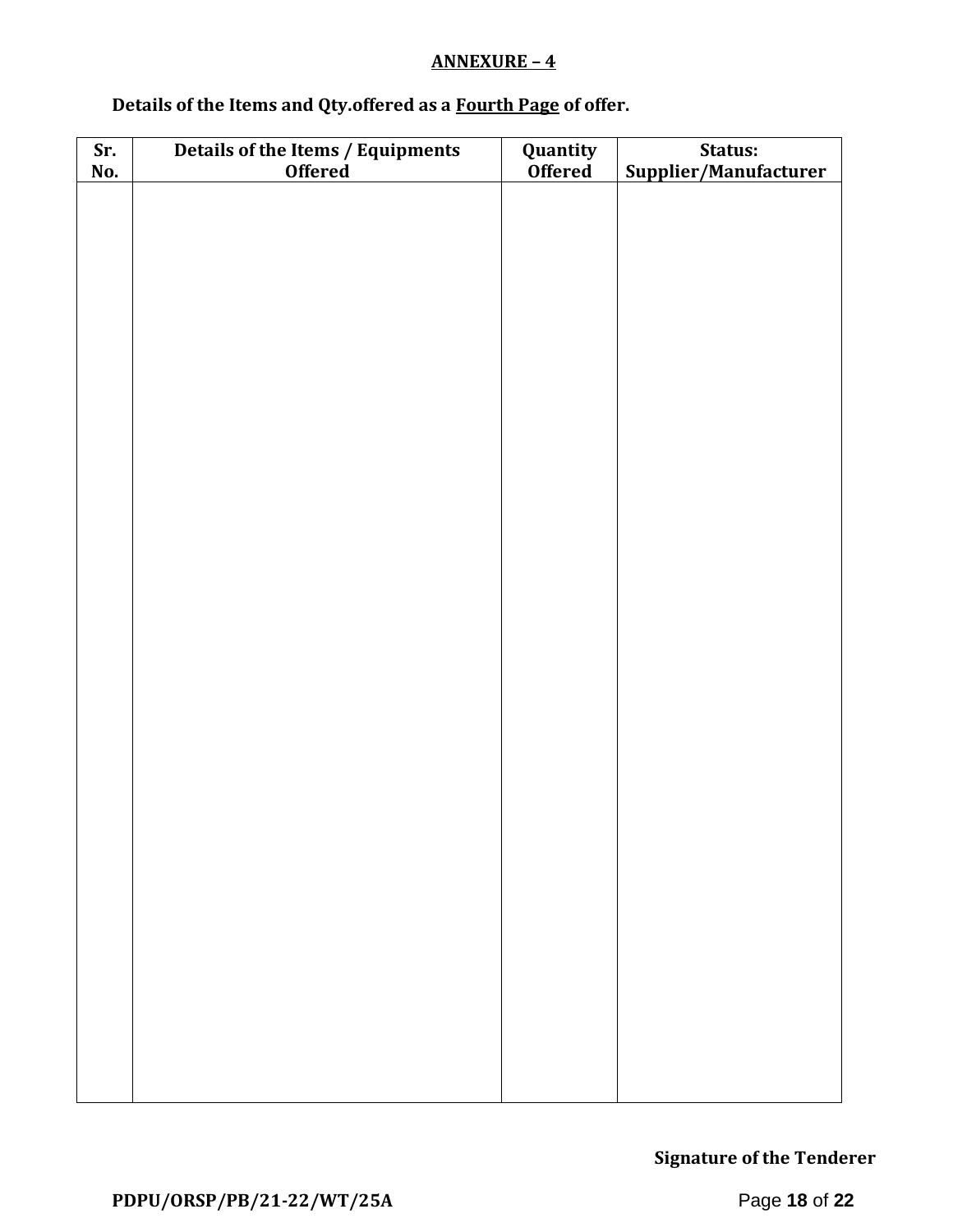#### **ANNEXURE – 5 TECHNICAL AND COMMERCIAL DEVIATIONS IF ANY TO BE FURNISHED IN THIS ANNEXURE ONLY AND TO BE SUBMITTED WITH TECHNICAL BID.**

We confirm that the product offered under this tender complies with all the Technical Specifications, except the deviations mentioned above. We also confirm that there are no commercial deviations other than mentioned above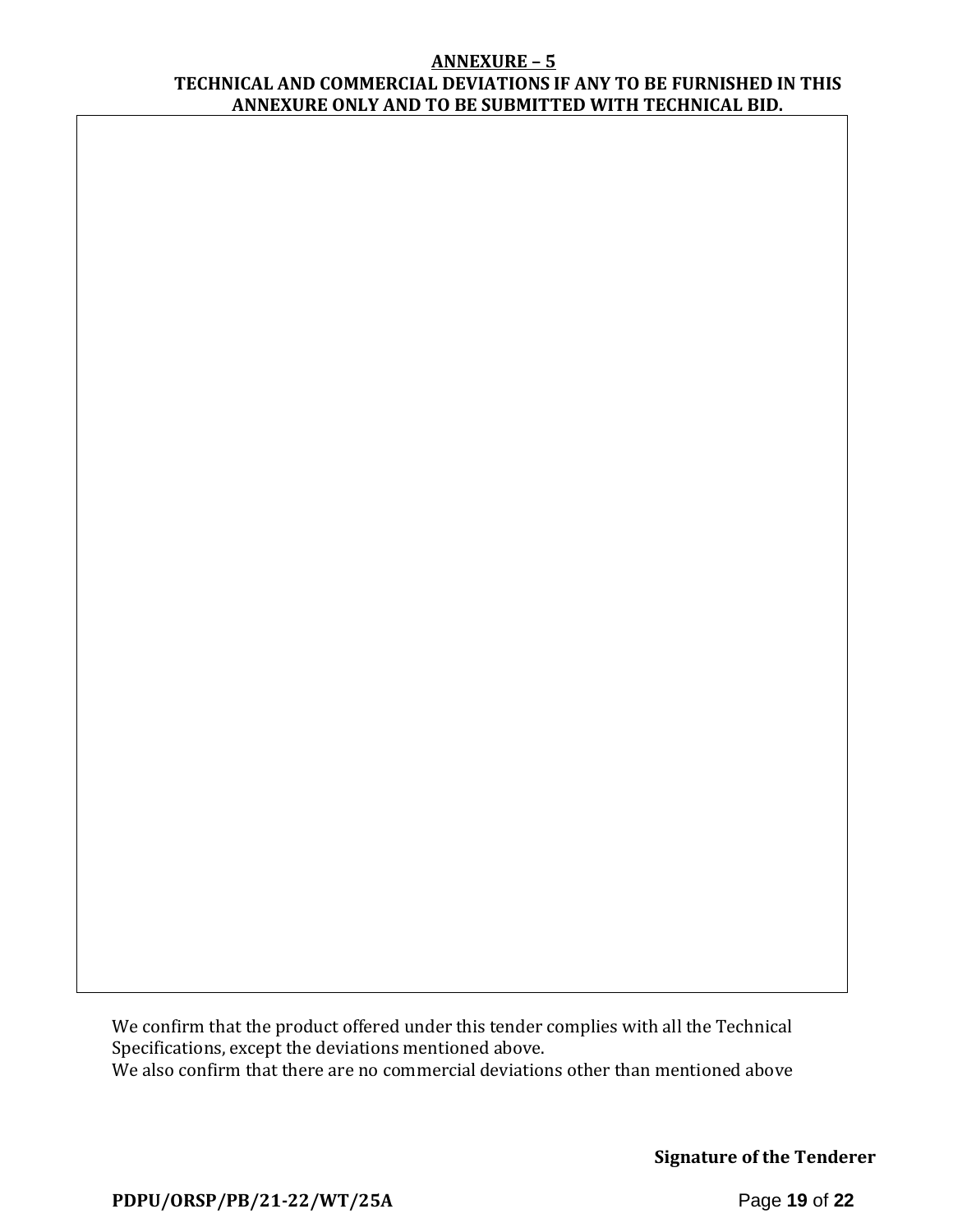#### **ANNEXURE-6**

### **DETAILS OF THE EXPERIENCE FOR SUPPLY OF SIMILAR TYPE OF ITEMS IN LAST THREE YEARS FROM THE DUE DATE OF TENDER:**

| Sr.<br><b>No</b> | <b>ITEMS</b><br><b>SUPPLIED TO</b> | <b>ORDER</b><br><b>REFERENCE</b><br><b>No. &amp; DATE</b> | <b>ITEMS</b> | Qty. | <b>ORDER</b><br><b>FULLY</b><br><b>EXECUTED.</b><br>YES/NO | <b>STATUS, IF</b><br><b>ORDER UNDER</b><br><b>EXECUTION</b> | <b>REMARKS</b> |
|------------------|------------------------------------|-----------------------------------------------------------|--------------|------|------------------------------------------------------------|-------------------------------------------------------------|----------------|
| 1)               |                                    |                                                           |              |      |                                                            |                                                             |                |
| 2)               |                                    |                                                           |              |      |                                                            |                                                             |                |
| 3)               |                                    |                                                           |              |      |                                                            |                                                             |                |
| 4)               |                                    |                                                           |              |      |                                                            |                                                             |                |
| 5)               |                                    |                                                           |              |      |                                                            |                                                             |                |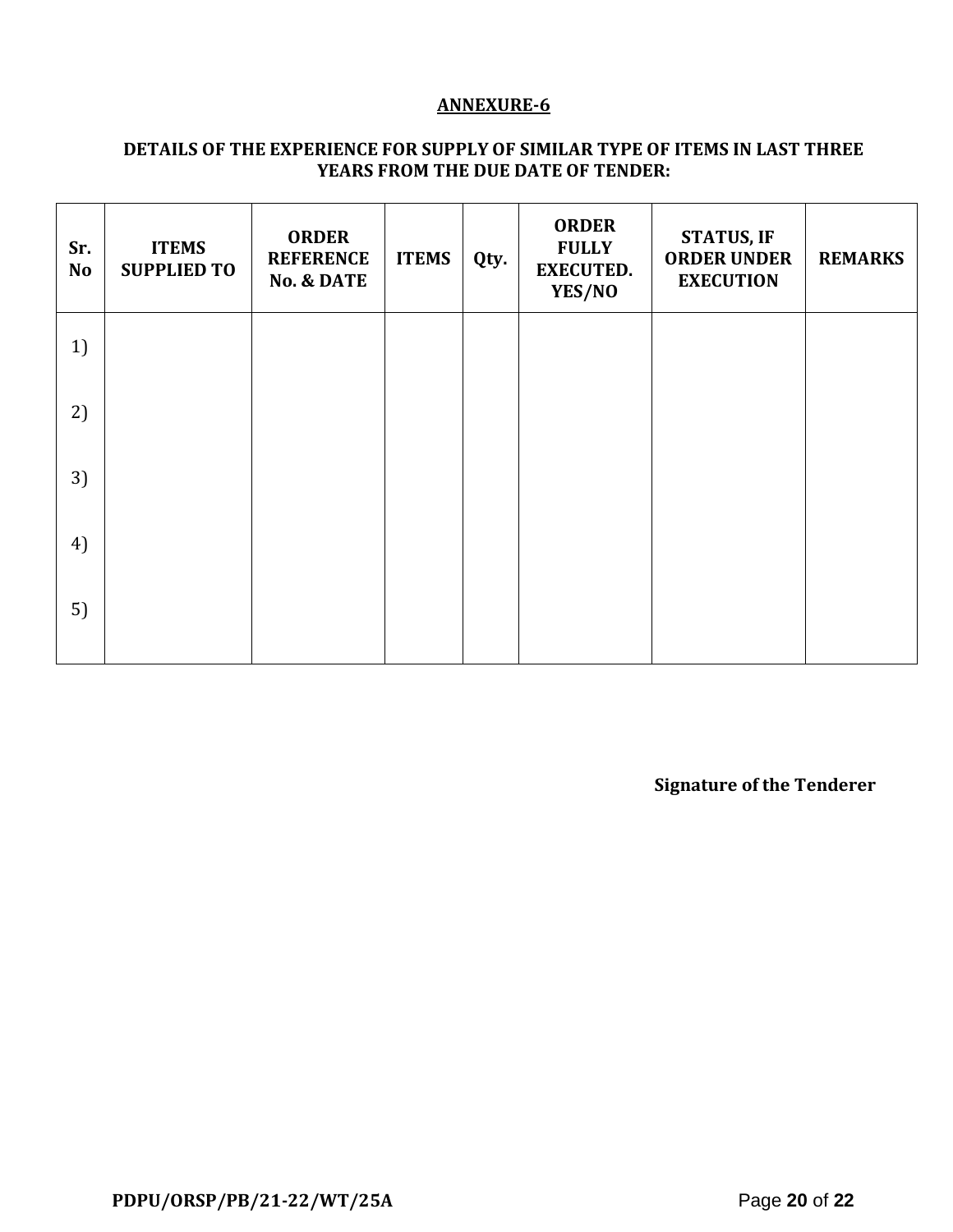#### **ANNEXURE - 7**

Subject: Supply of \_\_\_\_\_\_\_\_\_\_\_\_\_\_\_\_\_\_\_\_\_\_\_\_\_\_\_\_\_\_\_\_\_\_\_\_\_\_

Reference: Tender enquiry No. PDPU/ Due on date:  $\frac{1}{200}$ .

In connection with the above subject and reference I/ We confirm the following:

- 1. I / We, the undersigned have read and examined the Tender Specifications and commercial terms and conditions of tender under reference.
- 2. I / We, declare that our Technical Bid is strictly in line with the Tender specifications (except the deviations shown in Annexure No.7.
- 3. Further, I / We also agree that additional conditions / deviations, if any, found in the Commercial terms & conditions (except mentioned in the Annexure-7), our offer shall be outrightly rejected without assigning any reason thereof.

Seal of the Firm **Signature of the Authorised Representatives of the firm**

Date:

Name:

Status:

Name of the Tendering Firm / Agency: